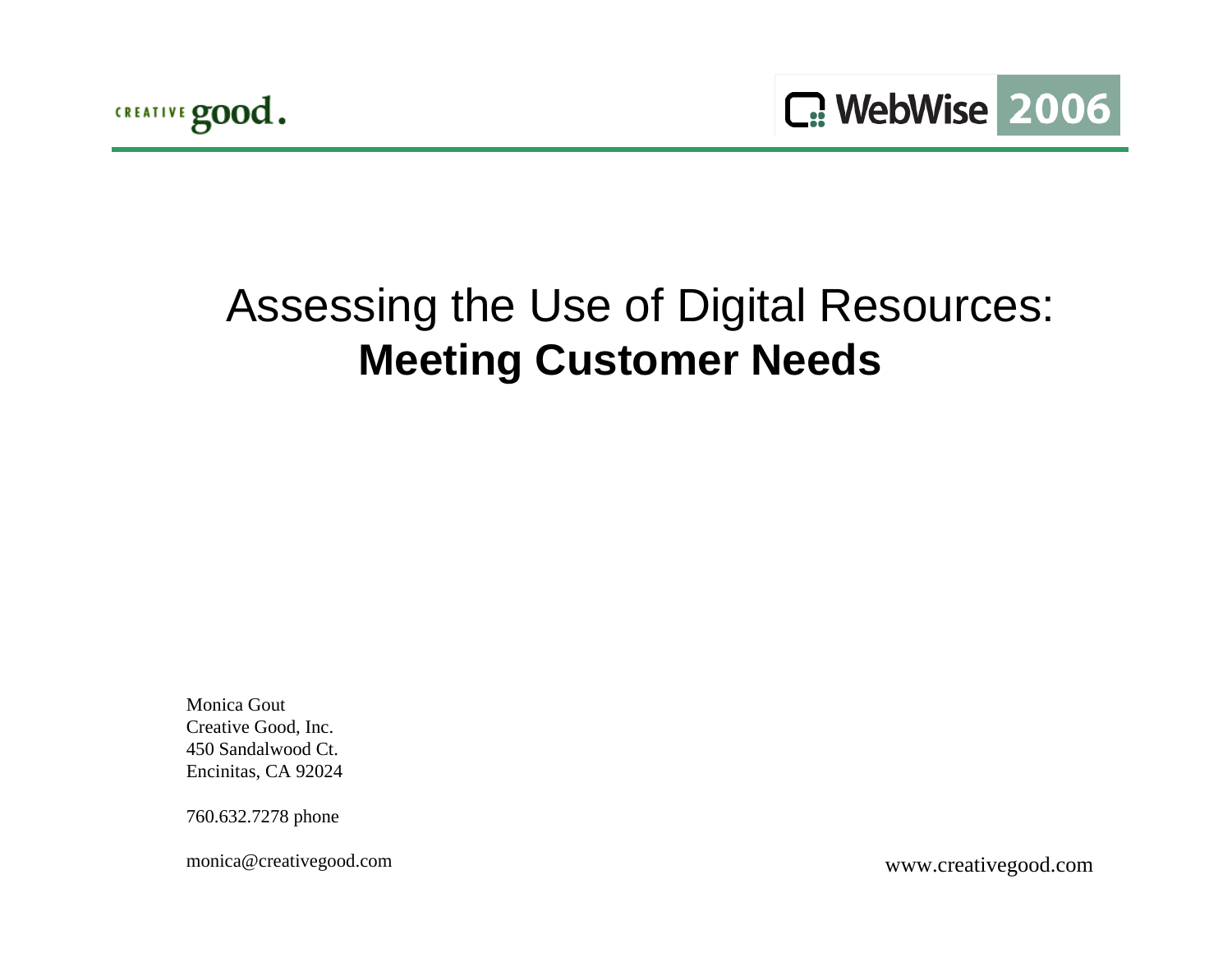



**Our goal: change the design of business over the next 50 years**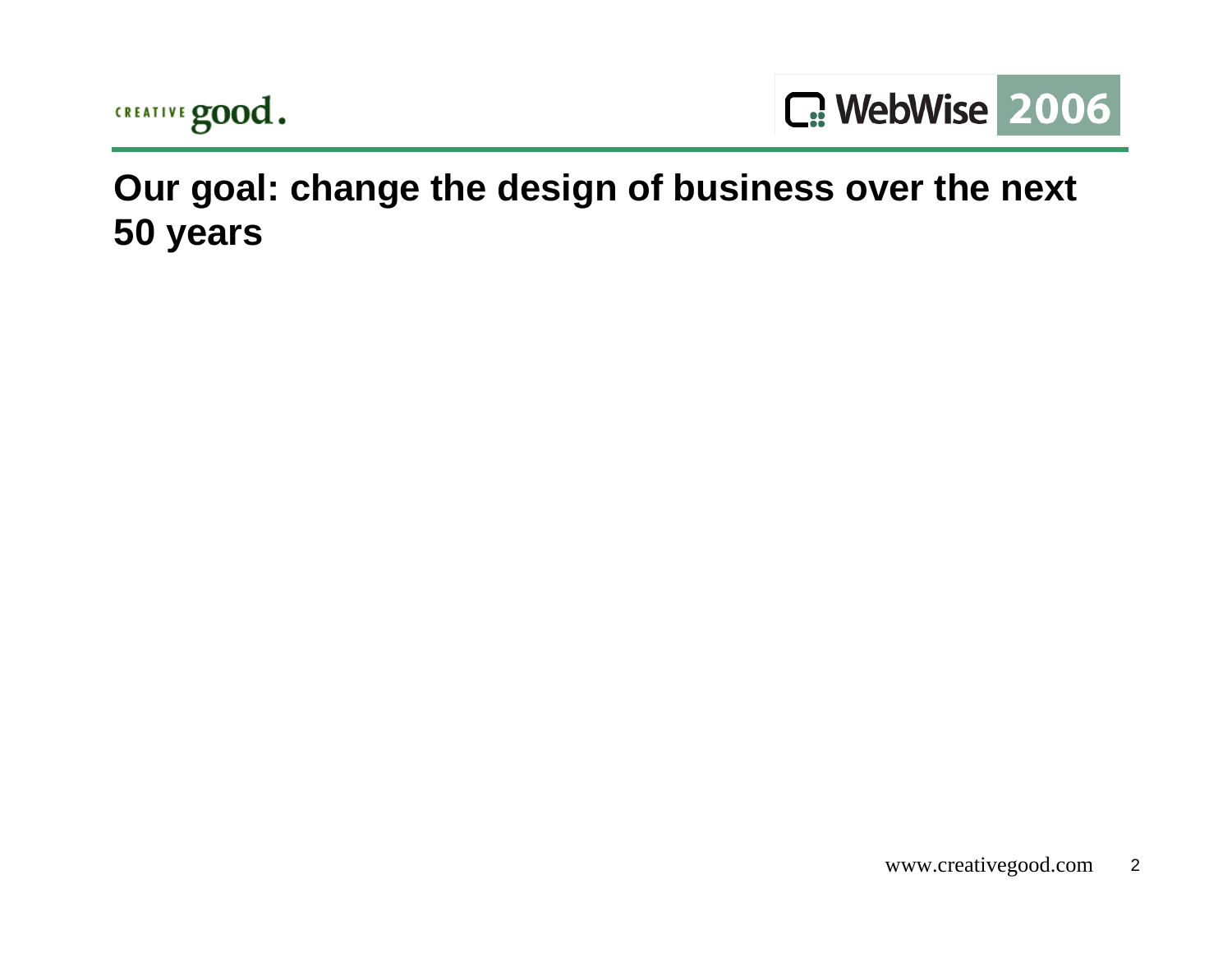



#### **Introductions**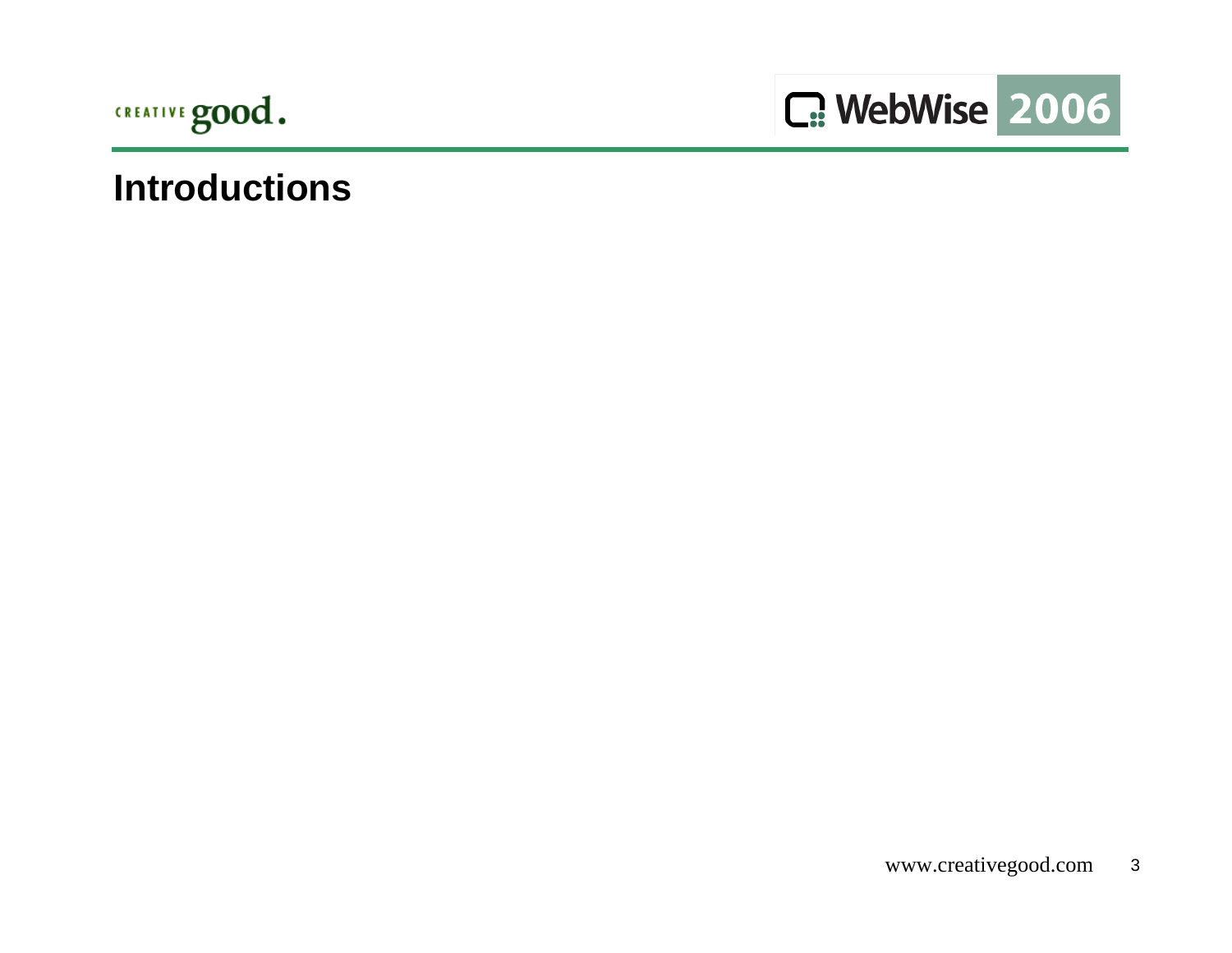

#### **Gateway**

| <b>SC Gateway</b><br>A techie, a grandma,<br>Tell us                                                                                                  | Connect with us<br>Who are you?<br>an entrepreneur?                                                                                                                                                                                                                                                                                              | What kind of user are you?<br>Ho me<br><b>Enthusiast</b><br><b>Small Business</b><br><b>Corporation</b><br><b>Education</b><br>Government<br>Reseller<br>Interested in a particular model?                                                                                                                                                                                                 |  |
|-------------------------------------------------------------------------------------------------------------------------------------------------------|--------------------------------------------------------------------------------------------------------------------------------------------------------------------------------------------------------------------------------------------------------------------------------------------------------------------------------------------------|--------------------------------------------------------------------------------------------------------------------------------------------------------------------------------------------------------------------------------------------------------------------------------------------------------------------------------------------------------------------------------------------|--|
| <b>Gateway Features</b><br><b>SG</b> Gateway.<br><b>SpotShop.com</b><br>The Spot For All Your Computer<br><b>Accessories and Software</b><br>New!     | Take our survey.<br>order online or call<br>800 846 4208<br><b>Gateway News</b><br>A note from Ted Waitt on privacy<br>Gateway sponsors a PBS documentary<br>on Family Business<br>Gateway Pentium® III<br>Processor-based Systems Touted By<br>Industry Experts<br>Gateway Enhances Client Choices with<br>New Desktop Product Lines, Including | <b>Home Desktops</b><br>. Consumer PC Solutions<br><b>GP-Series</b><br>• PCs for Small Business<br>E-Series<br>• Managed PCs<br>Workstations<br>• Technical Workstations<br><b>ALR<sup>®</sup> Series Servers</b><br>$\bullet$ 9000 Series<br>$\bullet$ 8000 Series<br>•7000 Series<br><b>Destination</b> ®<br>$\bullet$ XTV<br>Solo®<br>· Portable Computers<br><b>Remanufactured PCs</b> |  |
| Your:) Ware for Business <sup>5M</sup><br>Solutions for the way you work<br>Your:) Ware <sup>5M</sup> for Home<br>Technology that fits your lifestyle | New Pentium® III Models<br>Gateway and Yahoo! Launch Co-branded<br>Service<br>Gateway Announces Intel® Pentium®<br>III Processor on Business Platforms                                                                                                                                                                                           | Gateway Country <sup>sm</sup><br>SpotShop.com<br>· Accessories & Software<br>Your:)Ware <sup>sm</sup>                                                                                                                                                                                                                                                                                      |  |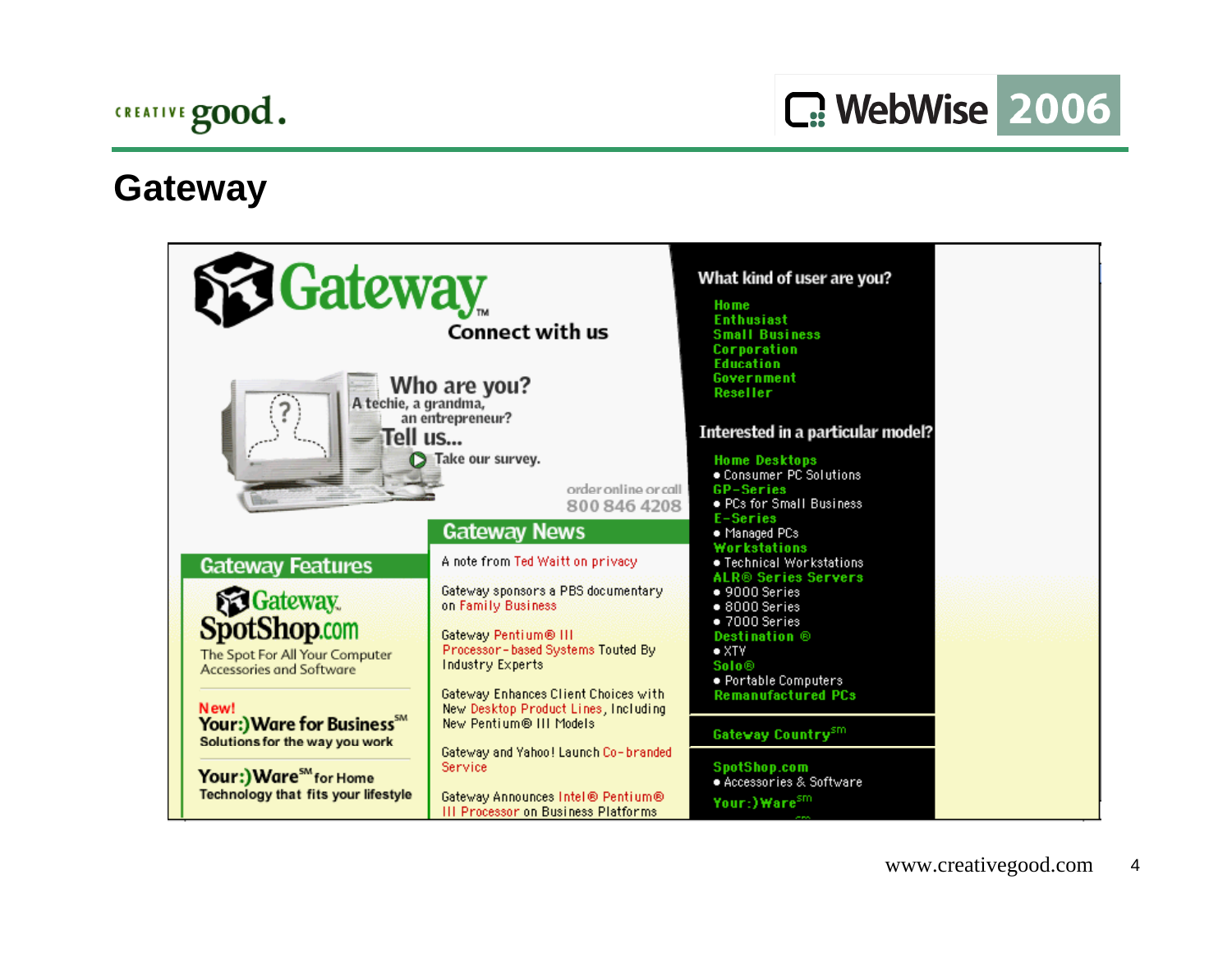## **Gateway**

I would skip to another website. The info here feels really vague. I don't feel like Gateway is speaking to specific needs. It would take too much time to sort all of it out. Why would I want to "connect" with them?

I'm none of the people mentioned in the center of the page. I'm several of the users lifted on the upper right side of the page. I can't ell which click is most likely to get me to computers that I'll like. So, I guess I'll click "Home Desktops". (It is clickable, right?) I despair at the thought of what the next 2 through n pages will be like.

I almost felt like it was spoof web site and expected some comical little phrases and links placed in the page.

I'm overwhelmed. I need a computer for my business, but I'm not sure where to start--at the Your:) for Business or What type of customer I am. Wait a minute, the Spot Shop is about software, not computers. I think I should start with What kind of user are you?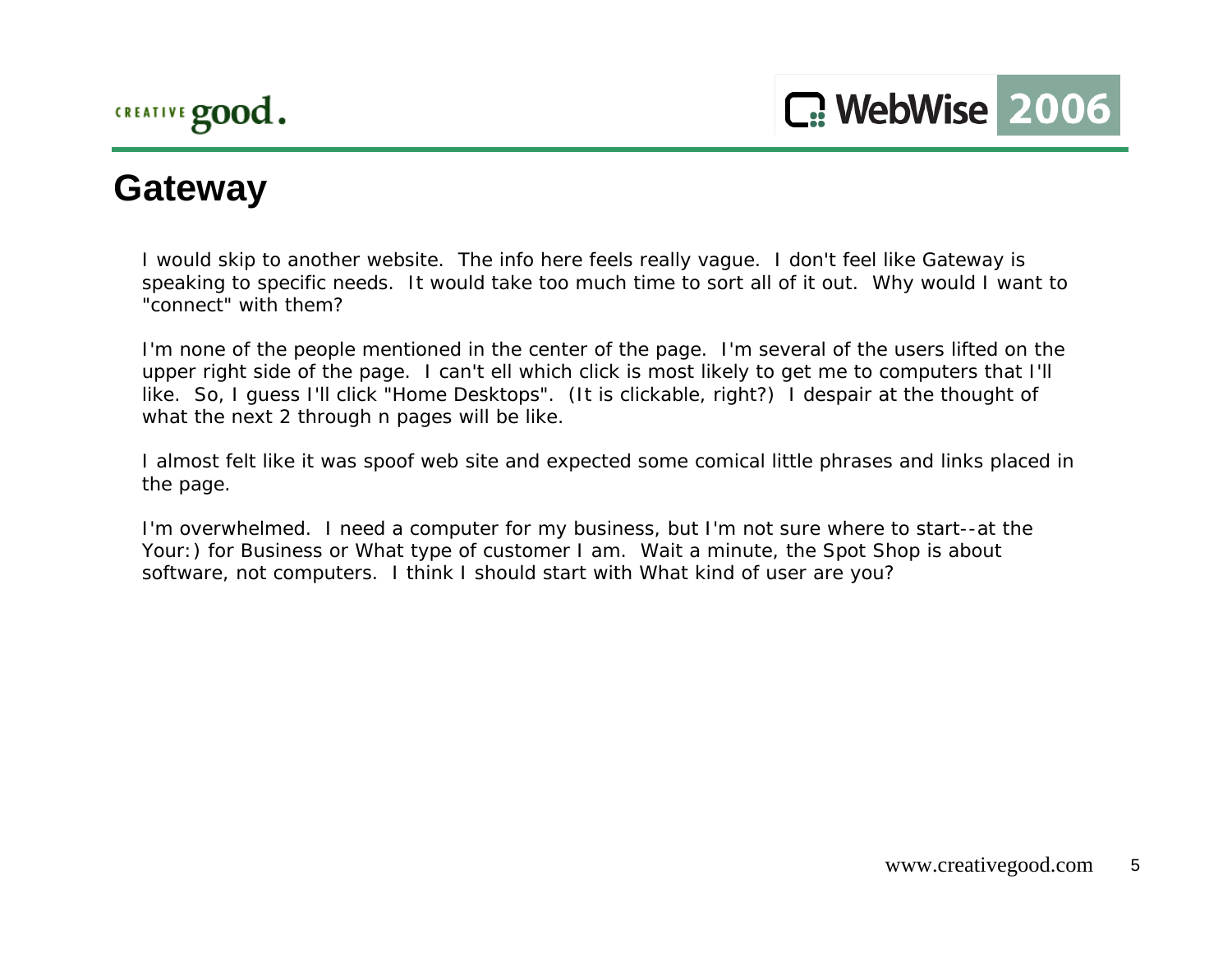#### **Gateway**

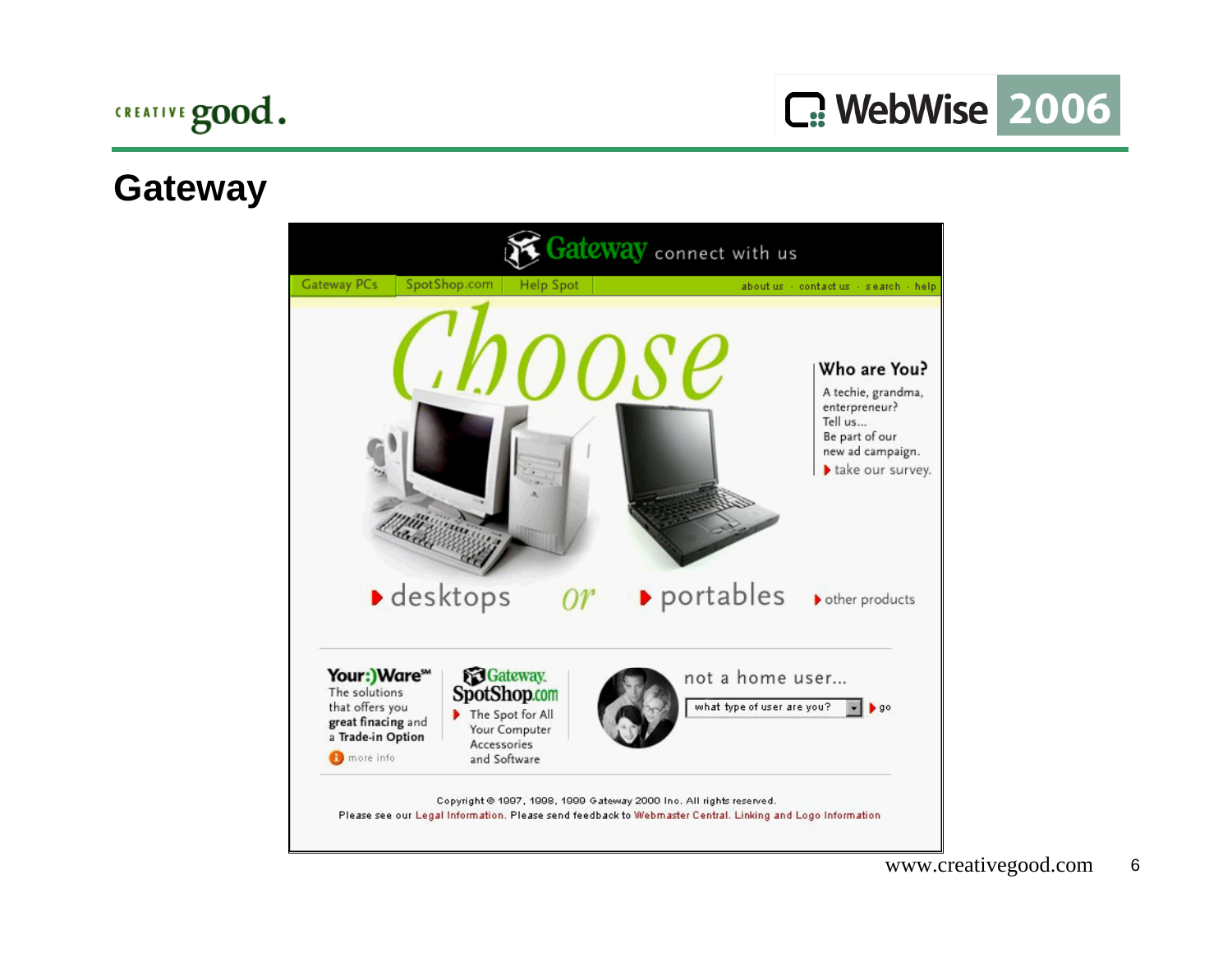## **Results**

 $\blacksquare$ Conversion rate immediately increased by 40%

*The number of people who purchase as a percent of those who visit*

 $\blacksquare$ \$100 million incremental revenue in the first year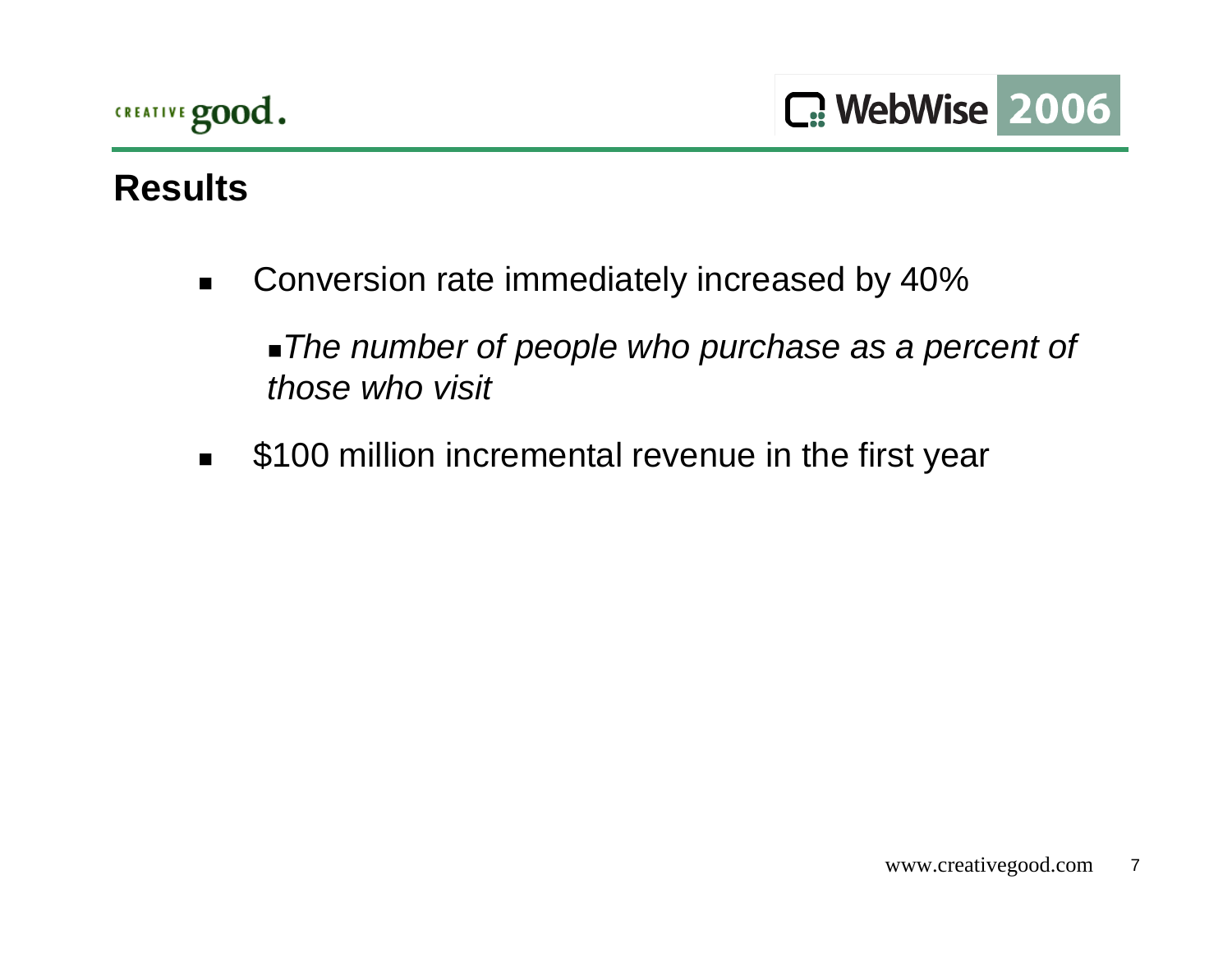

## **My simple message**

 $\blacksquare$  Directly observe your users, identify latent needs and design your business, your product, your website - around those insights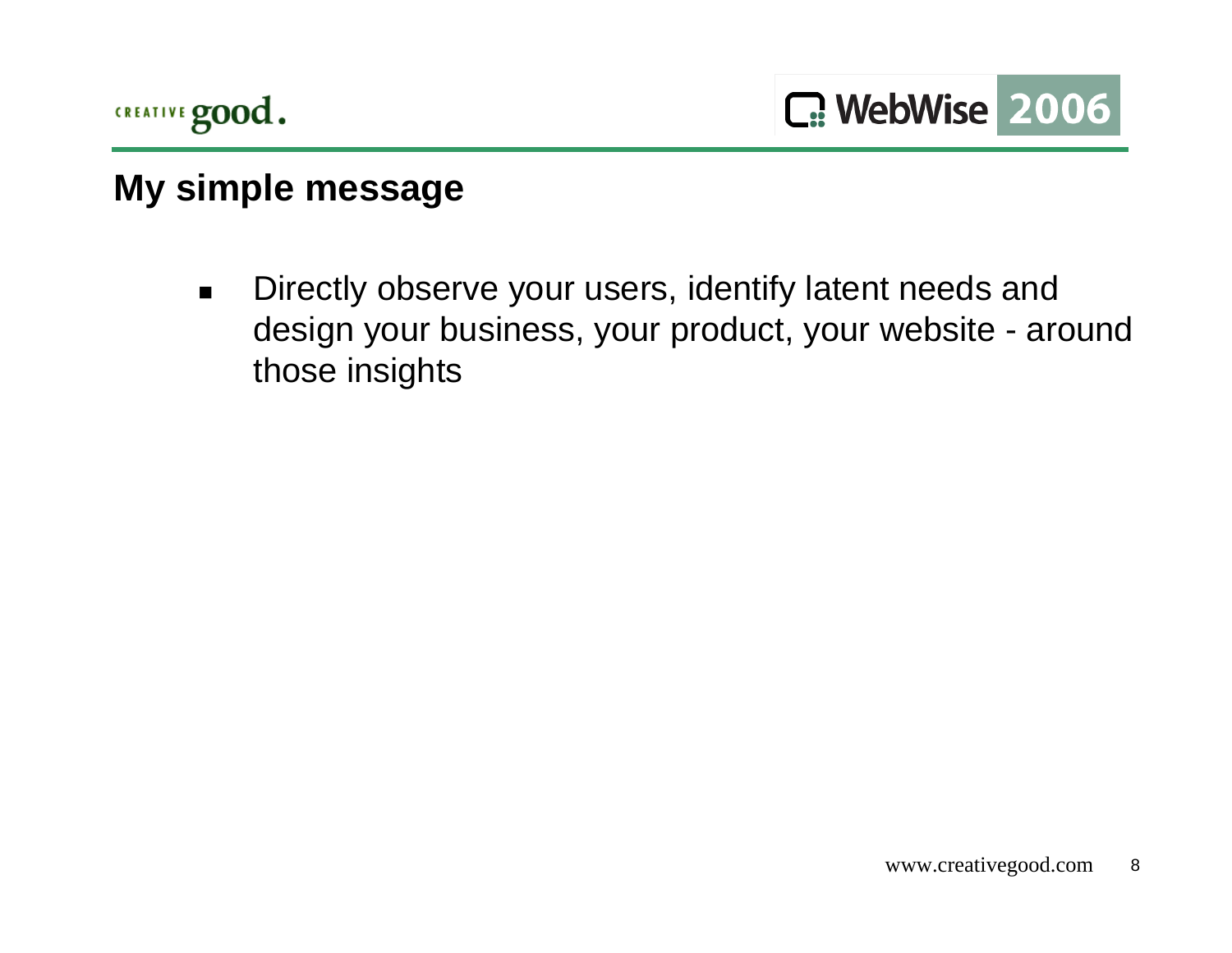

# **"It is not necessary to do extraordinary things to get extraordinary results."**

**- Warren Buffett**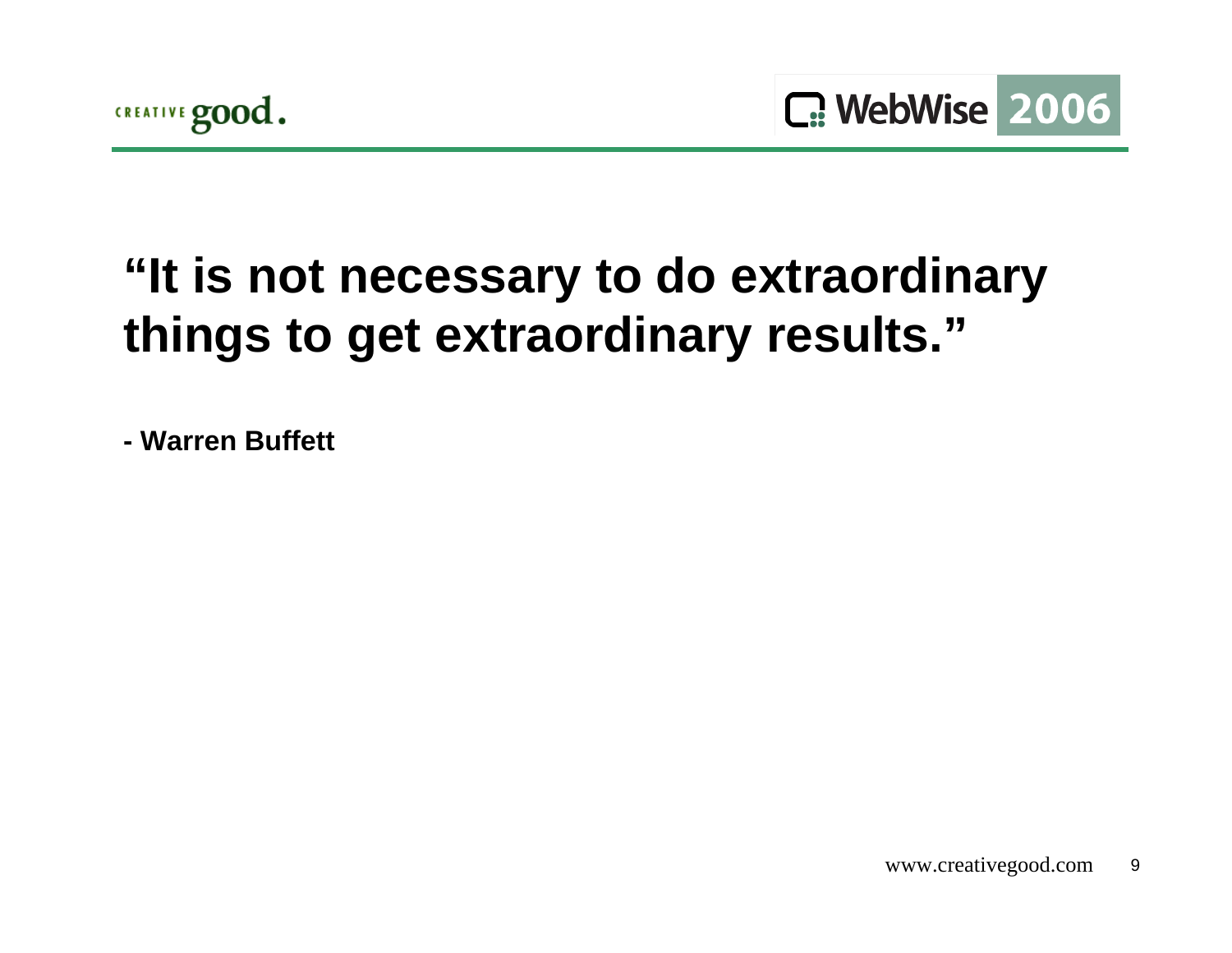

# **Agenda**

- $\blacksquare$  **300 year beta test is over - customer experience works**
- $\blacksquare$ Getting the basics right
- $\blacksquare$ Our Methodology
- $\blacksquare$ Using Digital Resources to help Public Libraries
- $\blacksquare$ Q&A
- $\blacksquare$  Appendix
	- Screen samples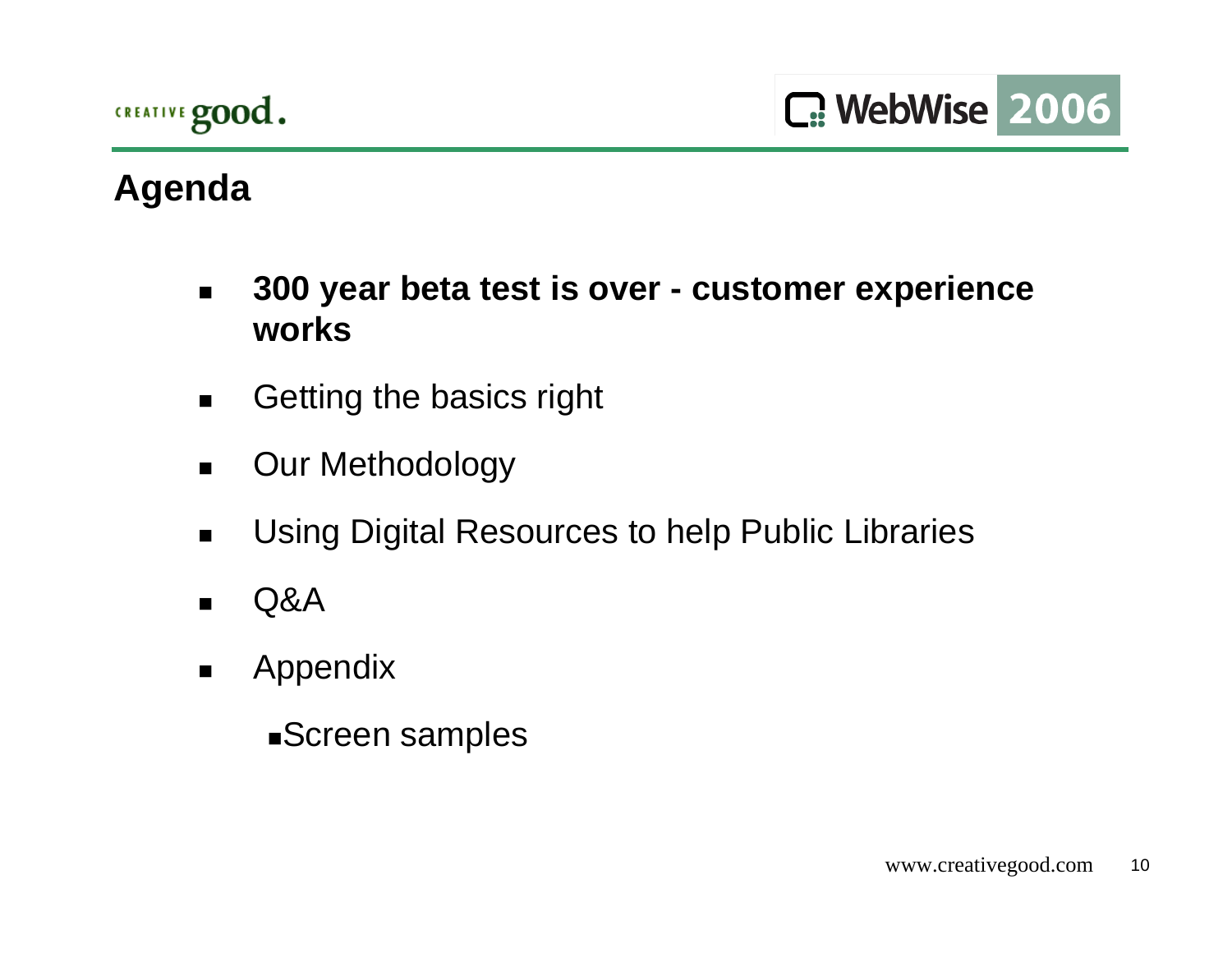



#### **Marshall Field**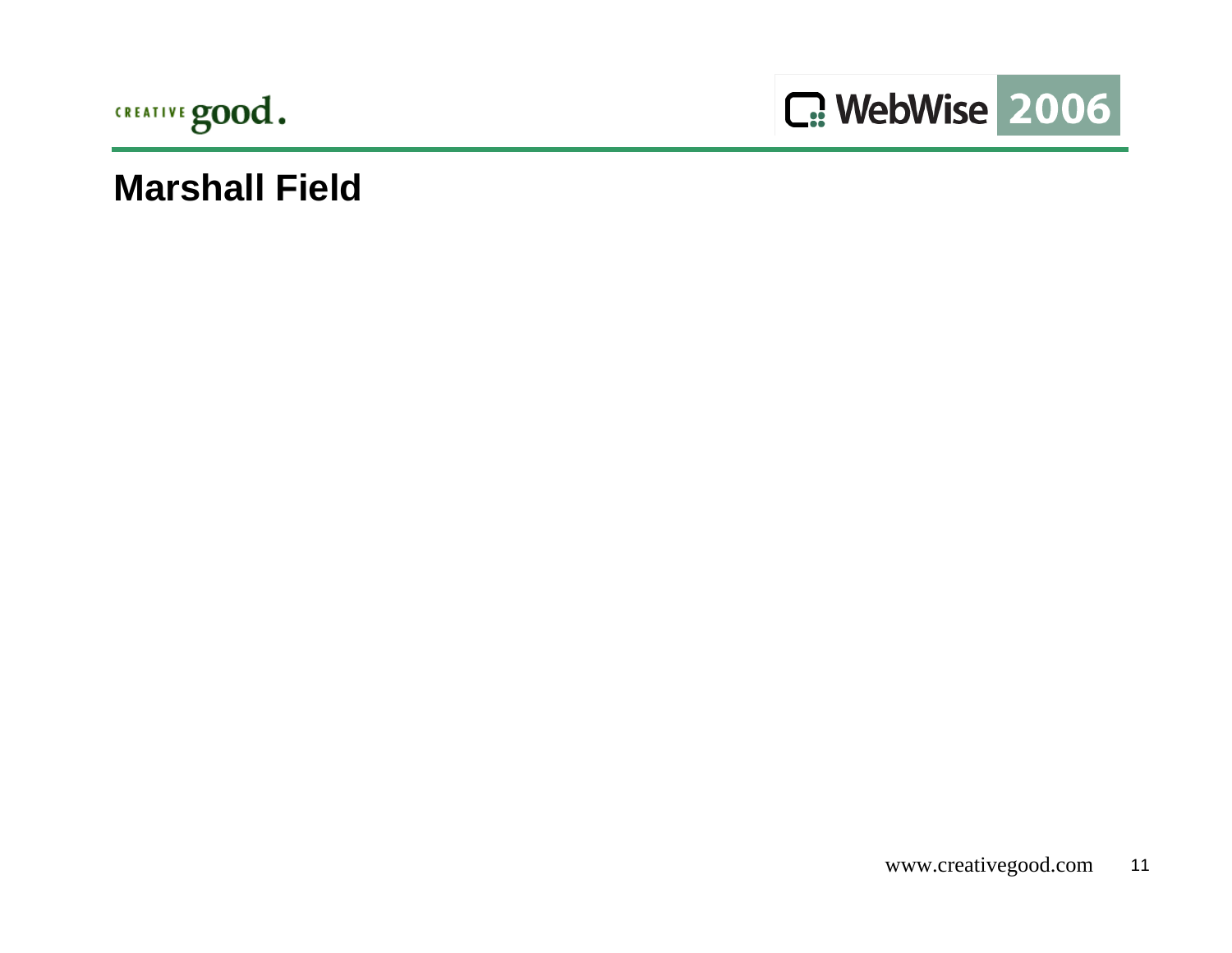

C: WebWise 2006

#### **Marshall Field**



The rotunda at Marshall **Field's State Street** store, circa 1927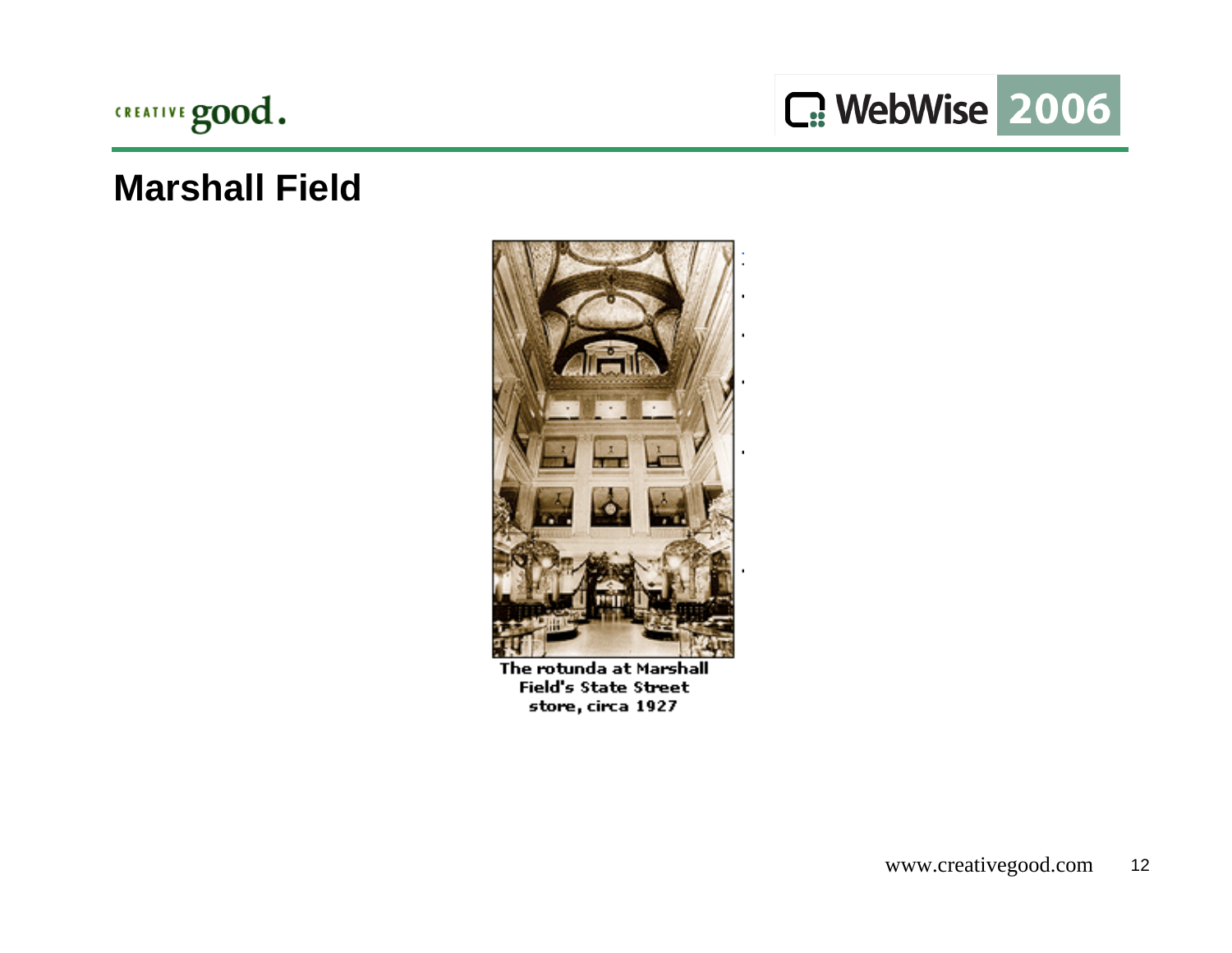

#### **Marshall Field - 8%**

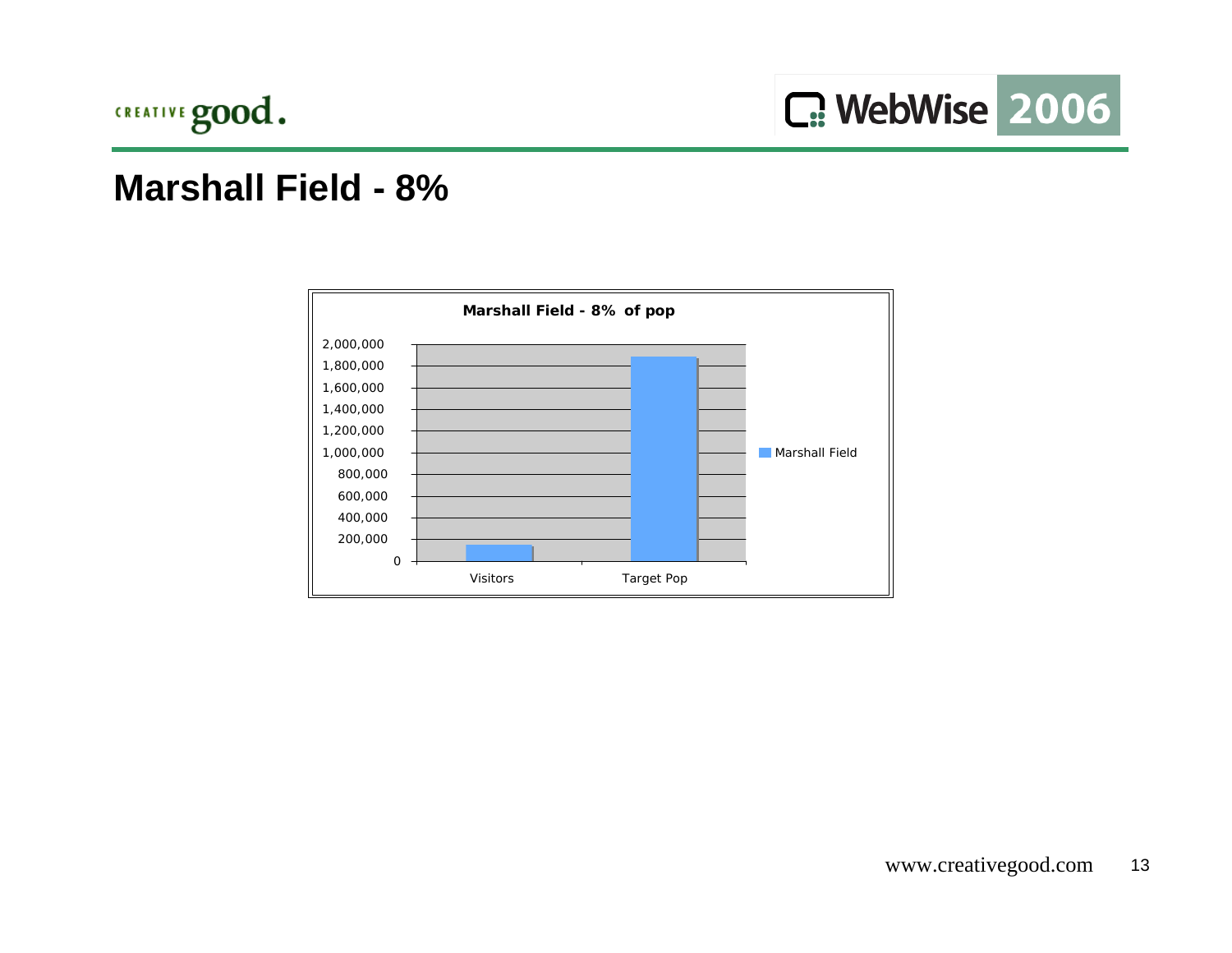

#### **Marshall Field - 8%**



 $\blacksquare$  How many shoppers would Amazon need in one day to equal Marshall Field's 1902 opening day turnout?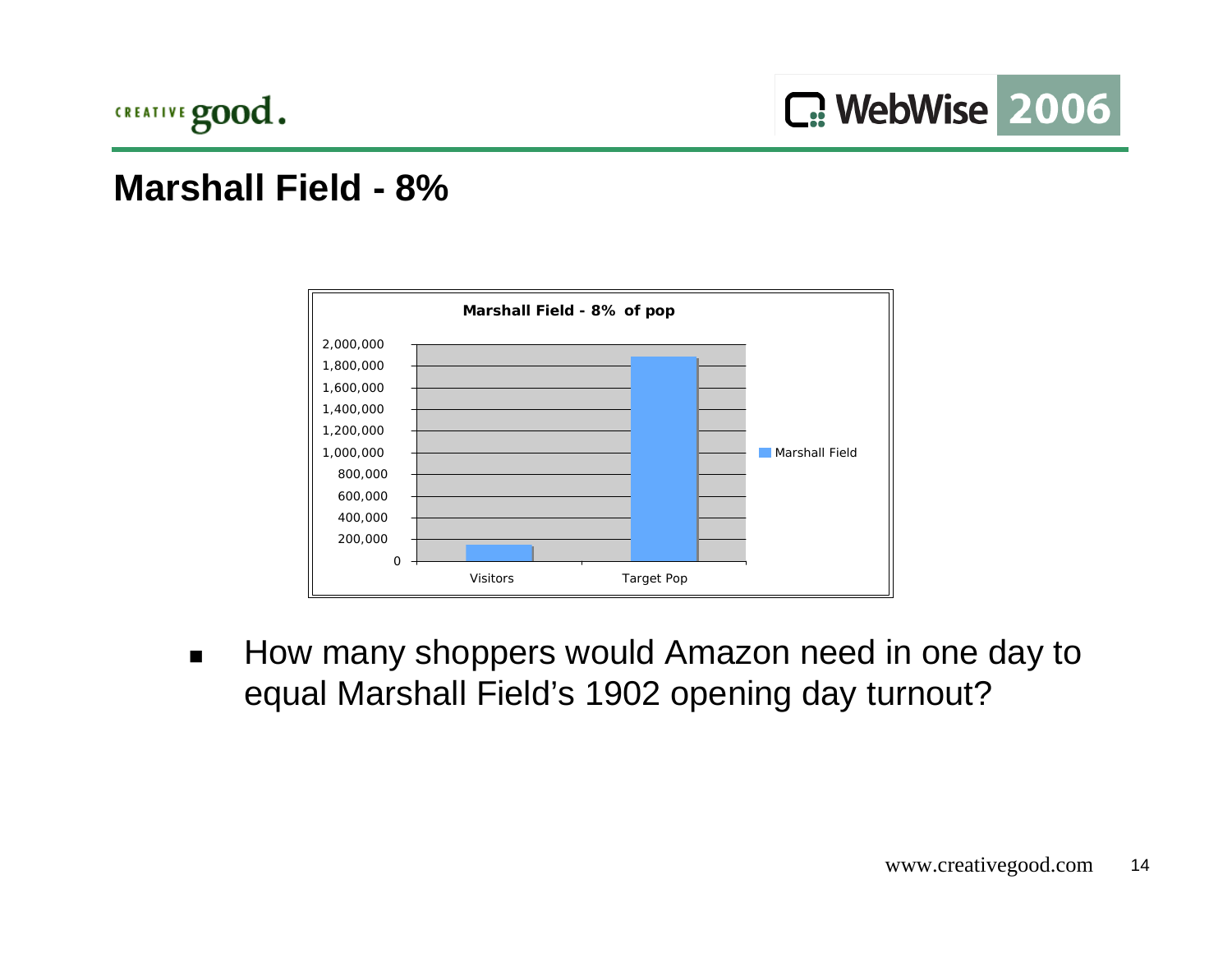

#### **Marshall Field - 8%**



- $\blacksquare$  How many shoppers would Amazon need in one day to equal Marshall Field's 1902 opening day turnout?
- $\blacksquare$ 24 million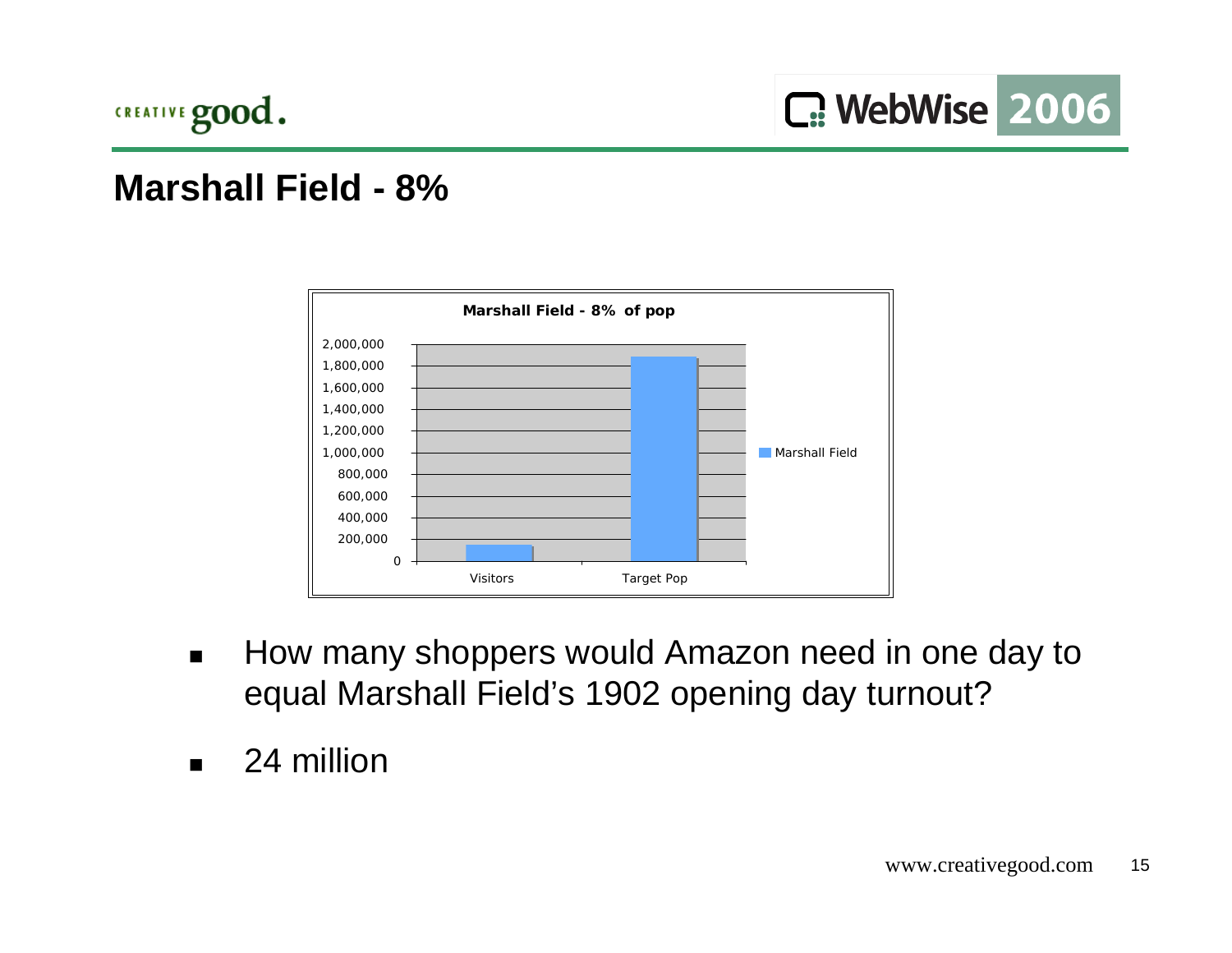

## **Amazon - the most fabulously optimistic number is…**



- $\blacksquare$  Amazon reported 700,000 shoppers in one hour during 2004 holiday season
- $\blacksquare$ 700,000  $*$  24 = 16.8 million or 5.9% of the U.S. population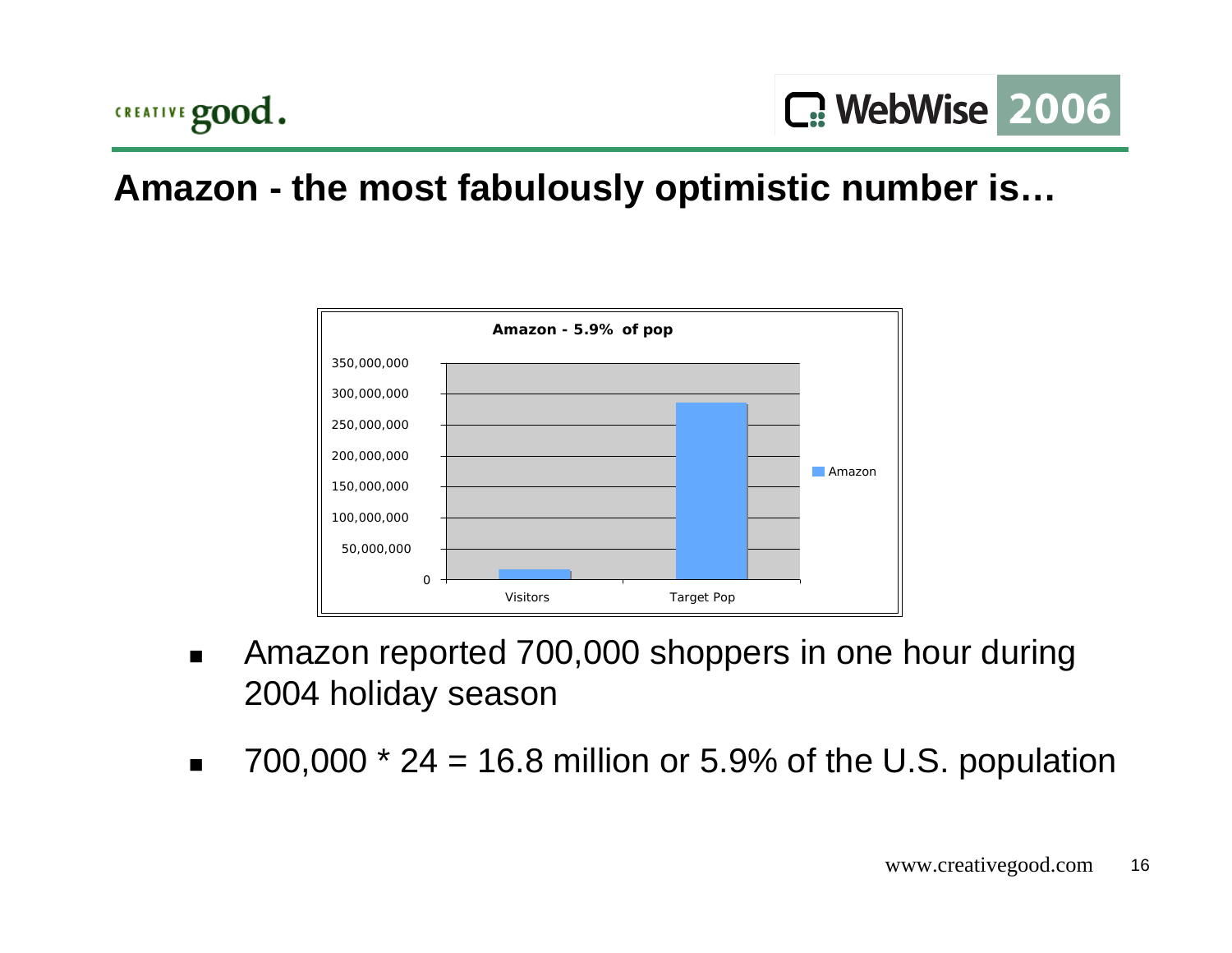

C: WebWise 2006

## **How did Field do it?**

 $\blacksquare$ Direct customer research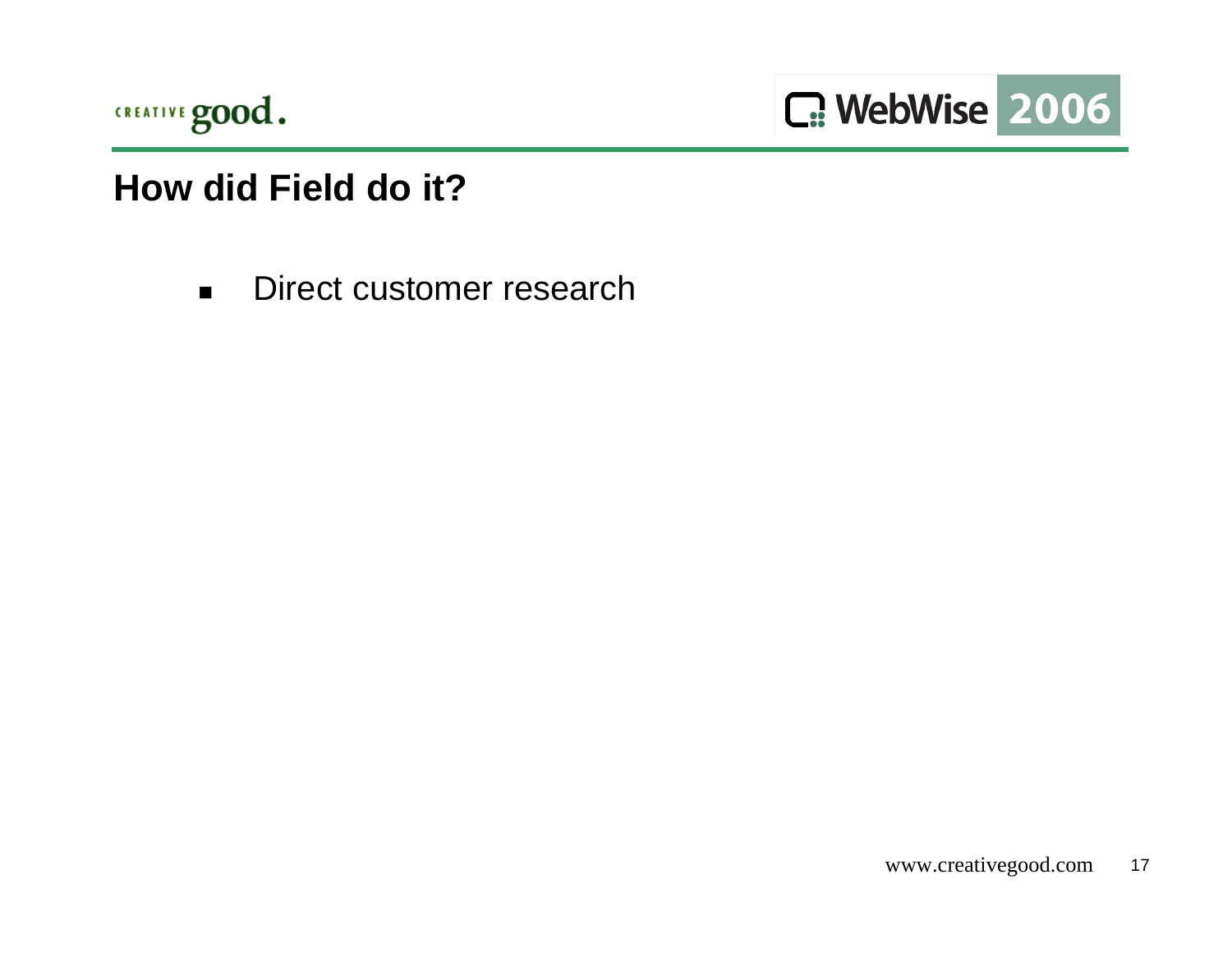

## **Marshall Field Innovations**

- $\blacksquare$ Shopping as experience
- ▉ **Greeters**
- $\blacksquare$ Money-back guarantee, no questions asked return policy
- $\blacksquare$ Private label goods/vertical integration
- $\blacksquare$  Focus on key metrics (great inventory turnover-8 for apparel; quilts 21)
- $\blacksquare$ Bargain basement
- ▉ Good employee experience means good customer experience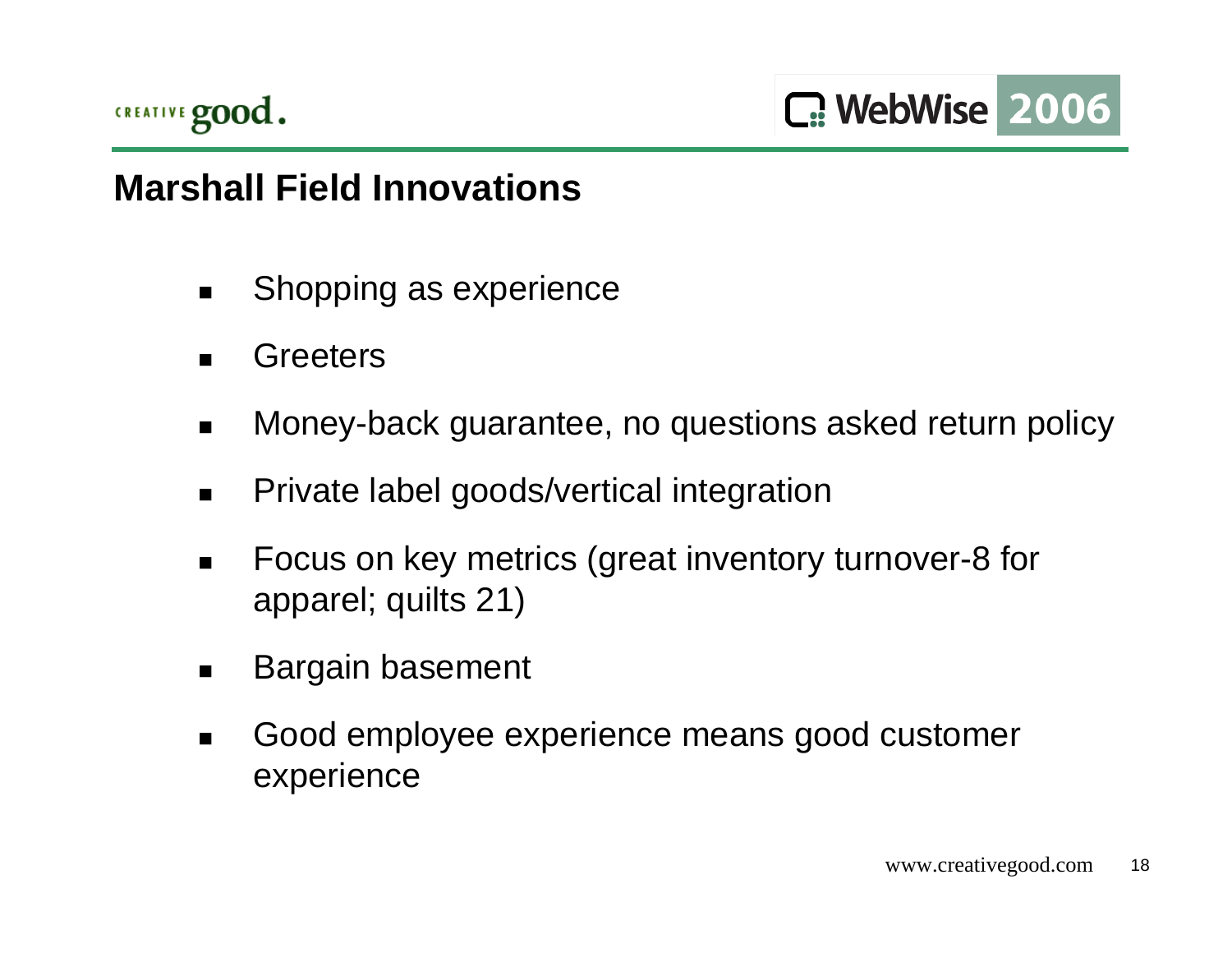



**Why is it unfair to compare 1902 Field's to Amazon and many brick & mortar retailers today?**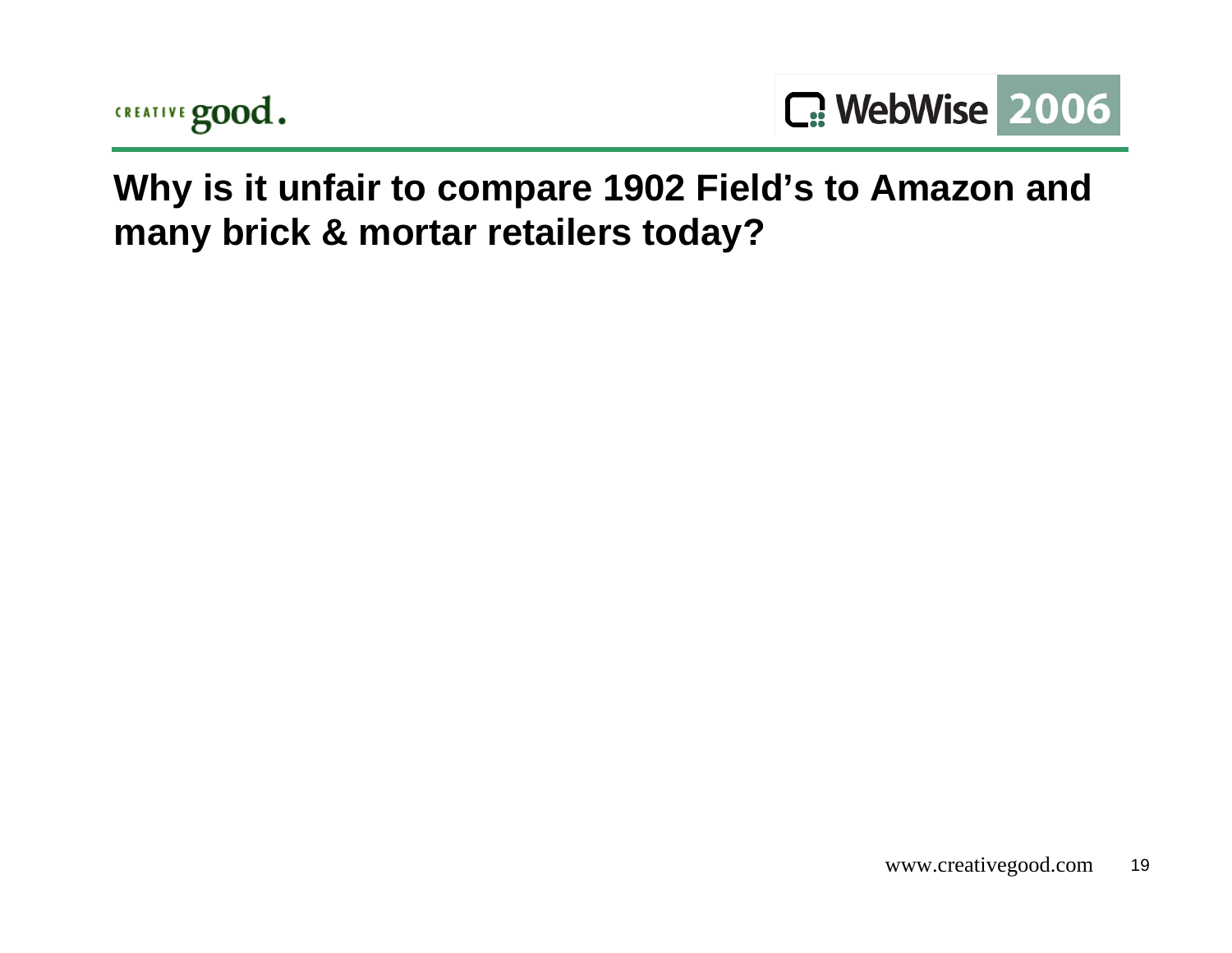

C. WebWise 2006

# **Why is it unfair to compare 1902 Field's to Amazon and many retailers today?**

- $\blacksquare$ Great economic and demographic change
- $\blacksquare$ Rising incomes
- $\blacksquare$ Industrialization (really two industrial revolutions)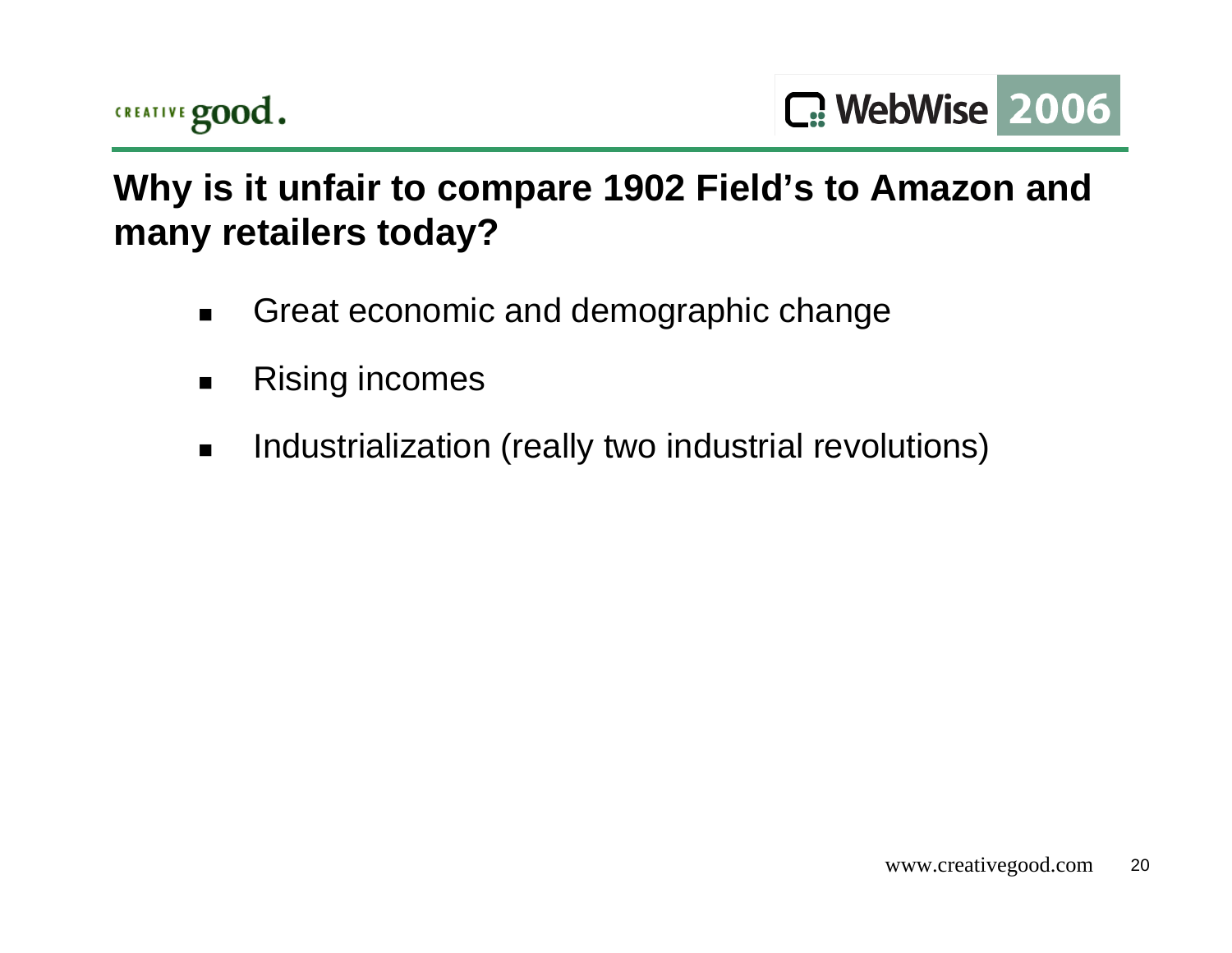



#### **The Internet**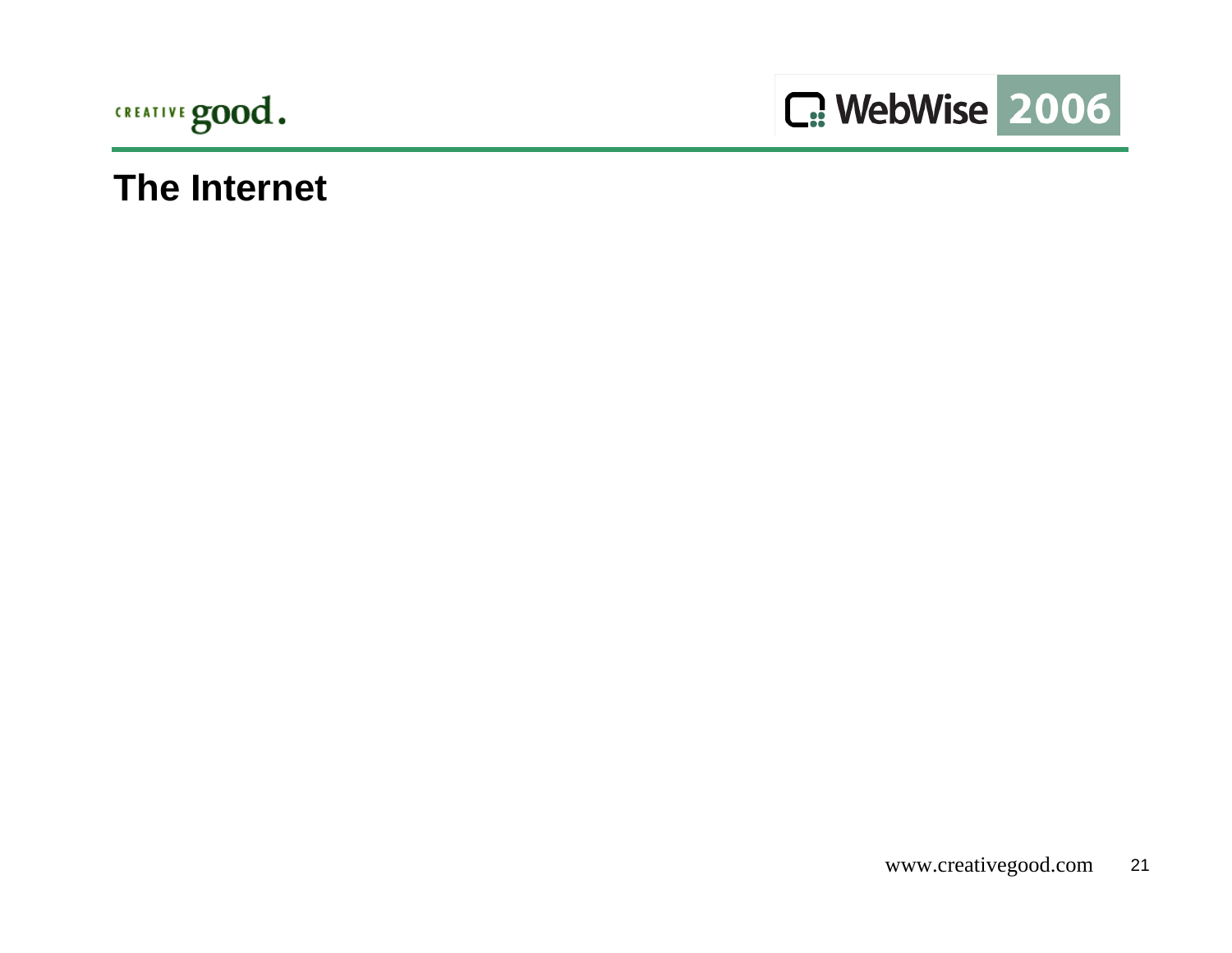# **"The network user, new and established, is probably the most neglected element within the present development atmosphere."**

**- Internet research study**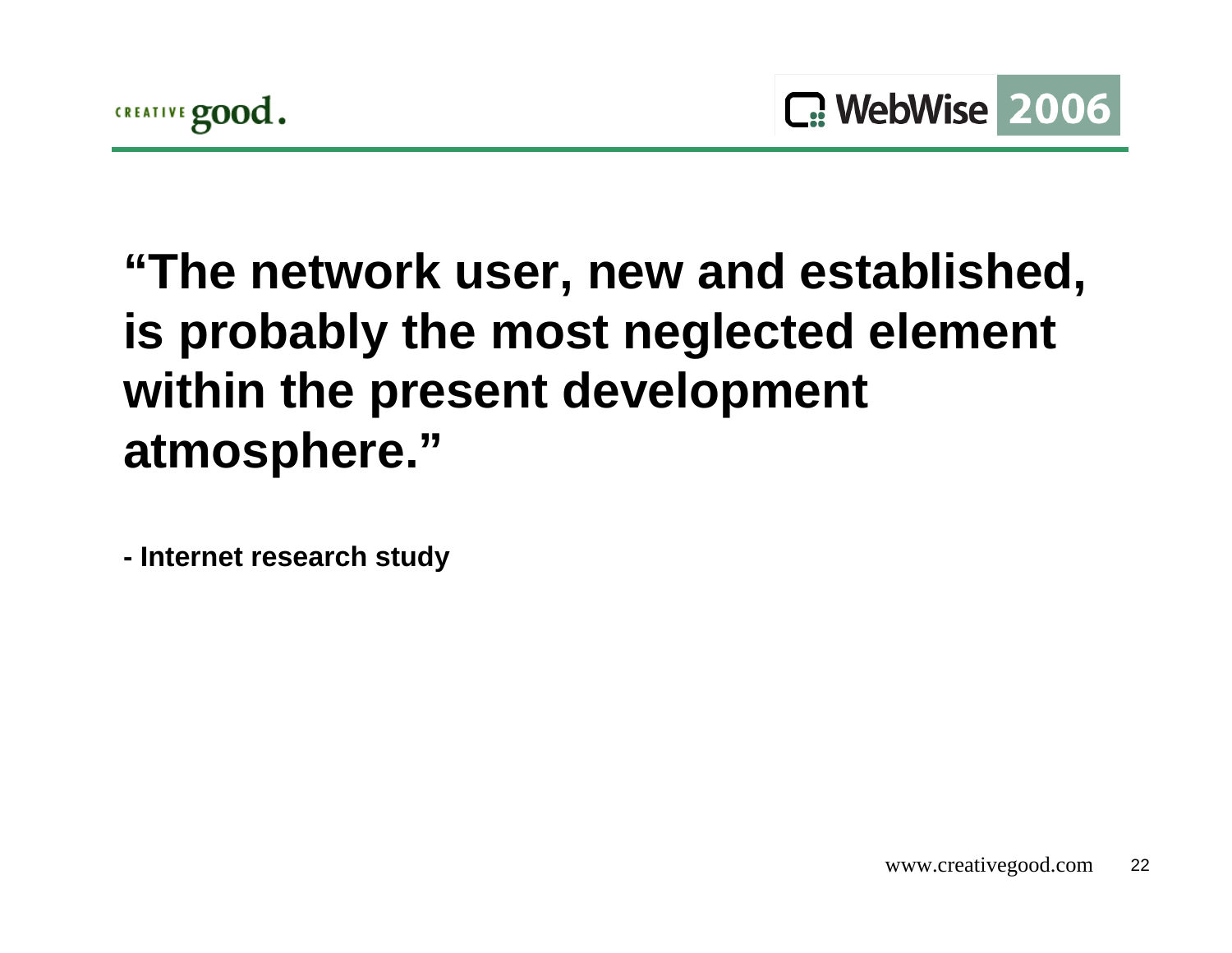# **Agenda**

- $\blacksquare$ 300 year beta test is over - customer experience works
- $\blacksquare$ **Getting the basics right**
- $\blacksquare$ Our Methodology
- $\blacksquare$ Using Digital Resources to help Public Libraries
- $\blacksquare$ Q&A
- $\blacksquare$  Appendix
	- Screen samples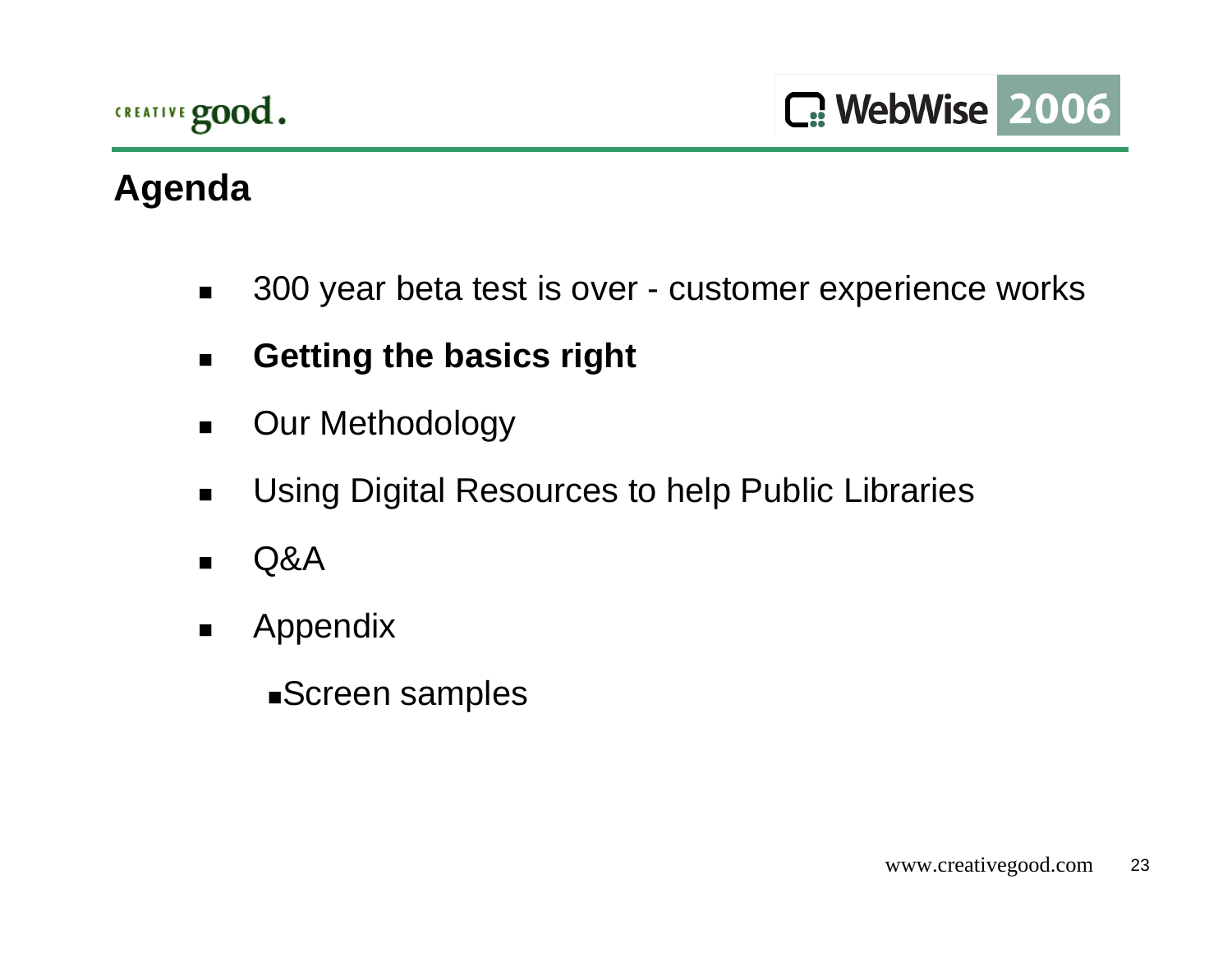

### **Amazon Homepage March 1998**



Figure 10: The first screenful of Amazon's home page.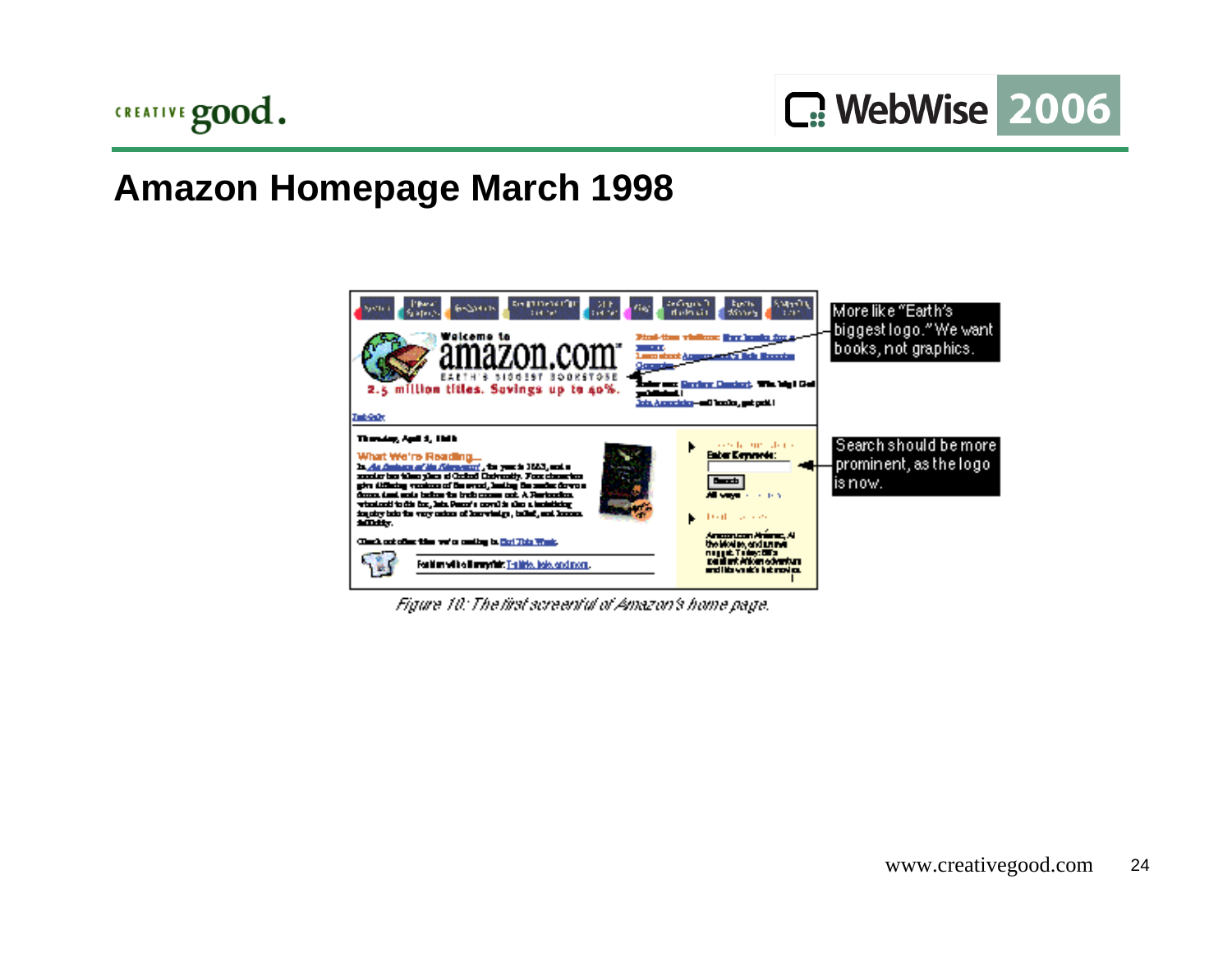

#### **Amazon Search Results March 1998**

| srowse<br>Bests ellers<br>Seanch<br>Sourects<br>amazon.com                                                                                    | <b>kecommendation</b><br>Shooping<br>Carl<br>izviewed in<br>Ule Heaa<br><b>Assam</b><br><b>Gift</b><br>teitei<br>Witter<br><b>Dealer</b><br><b>TOUL 208FCD FORUITS</b><br>for: the largeroods taxibile "selling the dreem"                                                                      | We searched for<br>"selling the dream." |
|-----------------------------------------------------------------------------------------------------------------------------------------------|-------------------------------------------------------------------------------------------------------------------------------------------------------------------------------------------------------------------------------------------------------------------------------------------------|-----------------------------------------|
| Search:<br>AMINE, THE SAUDU                                                                                                                   | JA LELLO ALE BÍJU V.A. TOČU V.<br>The Complete Cuide to Euying and Seiling lieal Estate : Meking the<br>Most of the American Drawn children in 2016;<br>Lowell R. Hodelstort i Penedwrk (Poblished 1989)                                                                                        | Quick - can you find it?                |
| <b>START DAMES</b><br><b>ISBN</b><br>Publication Date<br><b>Pouer Seach</b><br>Children's Depth Sylvan                                        | Our Price: \$9.56 * You, Suve: \$3.39 (20%)<br>Find again short this tible.<br><u>The Chese Annethum Devent, Home Duper's Cubile as Oping Tour To</u><br>East the meant = Usually ships in 24 hours<br>John Kills, Helen Stanceek / Peperbeck   Published 1996                                  |                                         |
| Search Tice                                                                                                                                   | One Price: 97 Sti = You Buse: 91 SO (2015)<br>Find some view plus plus.                                                                                                                                                                                                                         |                                         |
| Ross moder while one play.<br>Eric main tous-mail own time a<br>new broke to released to relately the<br>beroveds include "celling the deam." | Home Buyer's Confidential : The Insider's Cuide to Buying Your<br>Dream House, Condo, or CavOp - Osony supen, 24 mone<br>Mendos Dubole / Paparback   Prodished 1991<br>Our Price: \$13.56 = Fon Sove: \$3.39 (2095)<br>films some elevately sole.                                               |                                         |
| <b>Barces for Taxal</b>                                                                                                                       | The Home Buyer's Kit : Finding Your Dream Home , Financing Your<br>Purchase, Haking the Best Deal, Coining Tex Peaches v<br>Us adhe shine in 24 Julus.<br>Σάλλι Σαιά, Σάλλι Σαιά / Ραμπίνσι Μ' Ρούλολού 1997<br>Our Price: \$12.76 - You Save: \$3,19 (2096)<br>Find saw chartobic object       |                                         |
|                                                                                                                                               | Home Euxing Power : The Tip, Tricks and Treads of Euxing Your<br><b>DICATE HOME</b><br>BOO BROEL, MINIK VIOTOC HIGLICA! PRODUCINA PODLISION, 1995.<br>frue Peine: \$15.16 - Yan Banc \$3.70 (2045)<br>Find says where this city                                                                 |                                         |
|                                                                                                                                               | The Home Design Guide : Plonning . Building or Buying Your Dream<br>Home - Urody suprints hour<br>9. Also Modelge, Jones J. Shrybed 1 Pry ribeds / Published 1995<br>Our Prior: 013.76 - You Serv: 03.19 (2096)<br>ATION COOK CANCER HIS TOP.                                                   |                                         |
|                                                                                                                                               | Honey, I'm Home! Sitcoms : Selling the American Dream"<br>Shian in 2-2 days<br>Georgi, Joger i Poperbork / Published 1993<br>Out Prive: BLL.10 - Tou Bave: \$1,19 (2090)<br>Find sava churchic chi-                                                                                             |                                         |
|                                                                                                                                               | <u>folling the Ituam : Haw to Promato Yang Product-Gomesay, ay </u><br><b>Liess-And Hake a Difference-Using Pverplay Pvangel on -</b><br>Us saily ships in 24 hours<br>Oniv Kavranski / Paneshack i Producturi 1992<br>Out Price: \$10.40 = You Bove: \$2.60 (20%)<br>Find save chart this city |                                         |
|                                                                                                                                               | The Boot Rit Homes ; Dave Time and Honey on Your Customized<br><b>Dream Honse</b><br>Joanne Wisetzger / Haydacewr / Poblished 1987<br>79884973971.000                                                                                                                                           |                                         |
|                                                                                                                                               | The Creat Jerusalem Artichoke Circus ; The Puping and Telling of the<br><b>DOMESTIC AND A PUBLIC</b><br>Joseph A. Ashert, Headsoney Published 1993<br>Out Price: \$44.95 (28419) 28647<br>ATTN: ANUA VIENT ROP VOR                                                                              |                                         |
|                                                                                                                                               | The Ocean Systemicsa Asticholar Circus ; The Pursing and Golding of the<br><b>Hural American Dream</b><br>Joseph A., Azorro, et el / Peperhack / Published 1993<br>One Paten: 800.75 alliance a before a<br>Daraf panja adaras sida sida                                                        |                                         |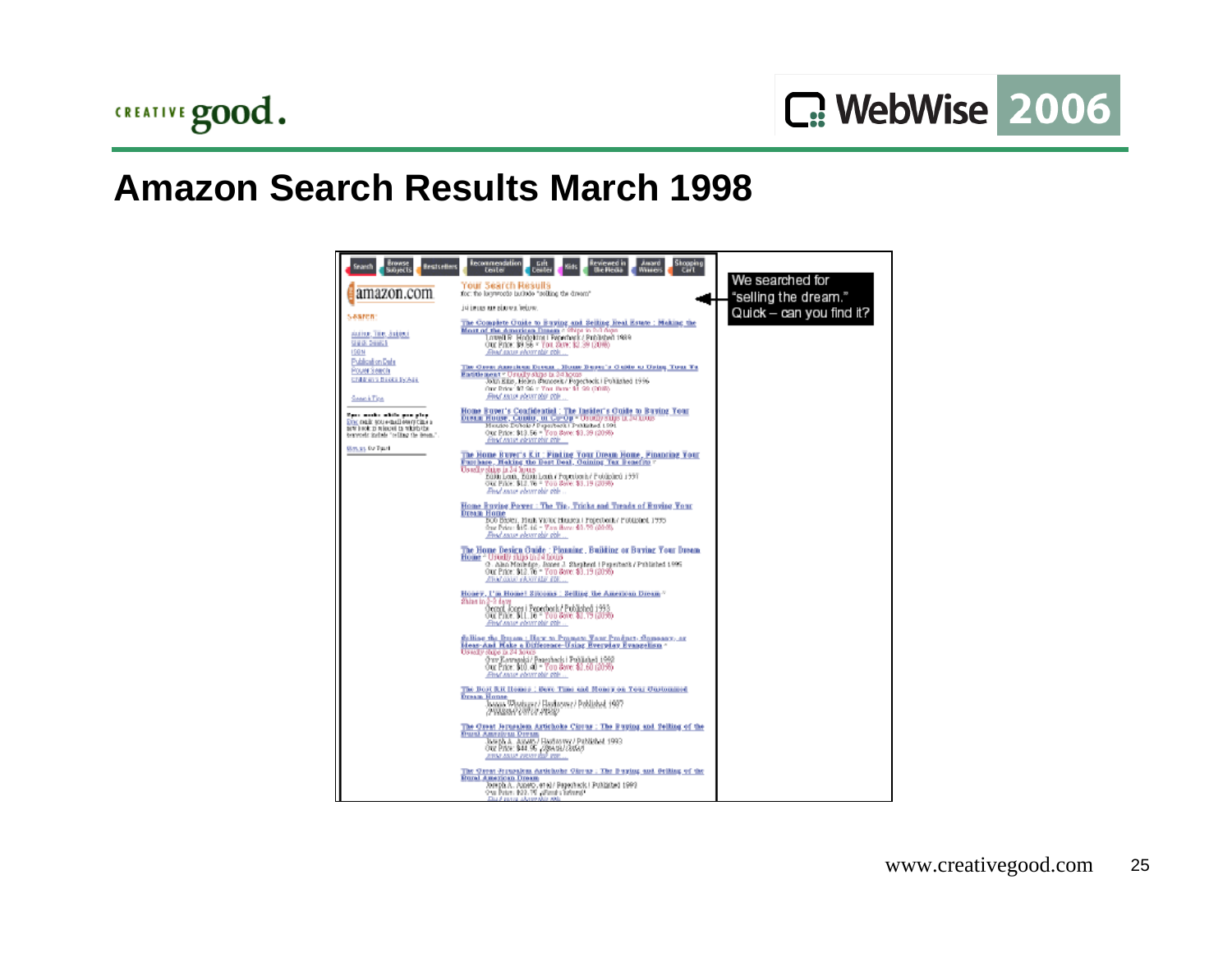

## **Amazon Cart March 1998**

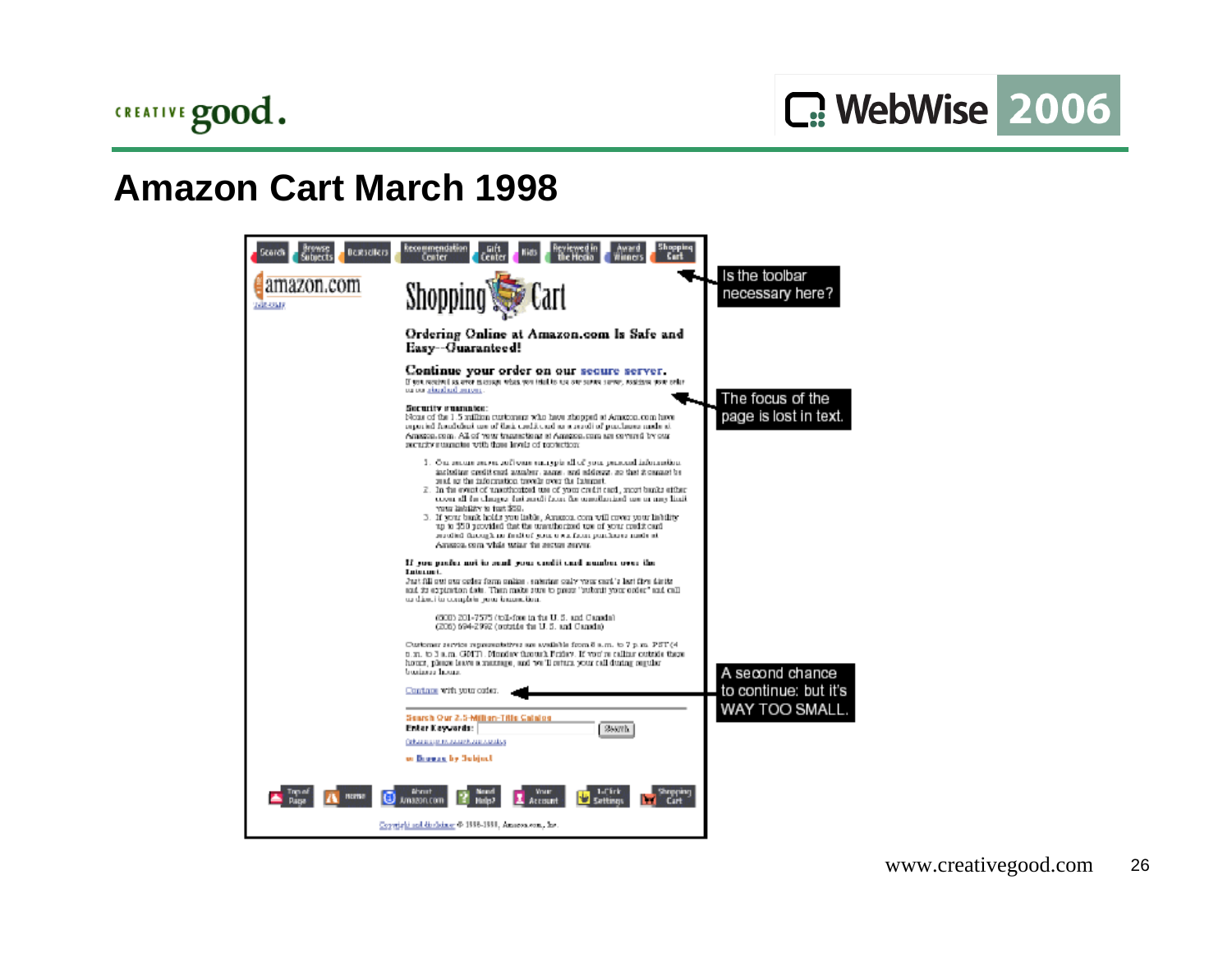

C. WebWise 2006

#### **Amazon 2005**

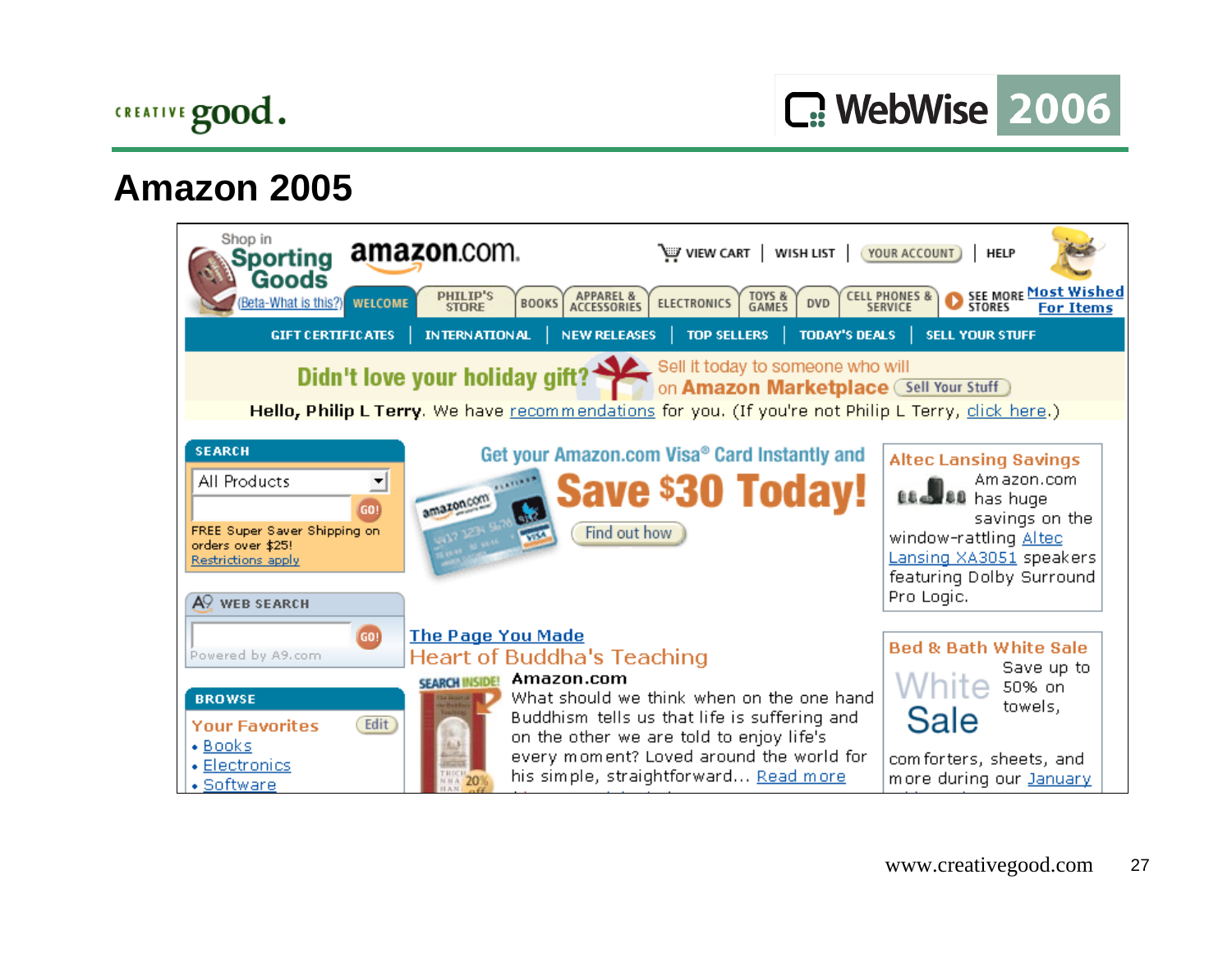

C: WebWise 2006

## **Travelocity 1998**



www.creativegood.com <sup>28</sup>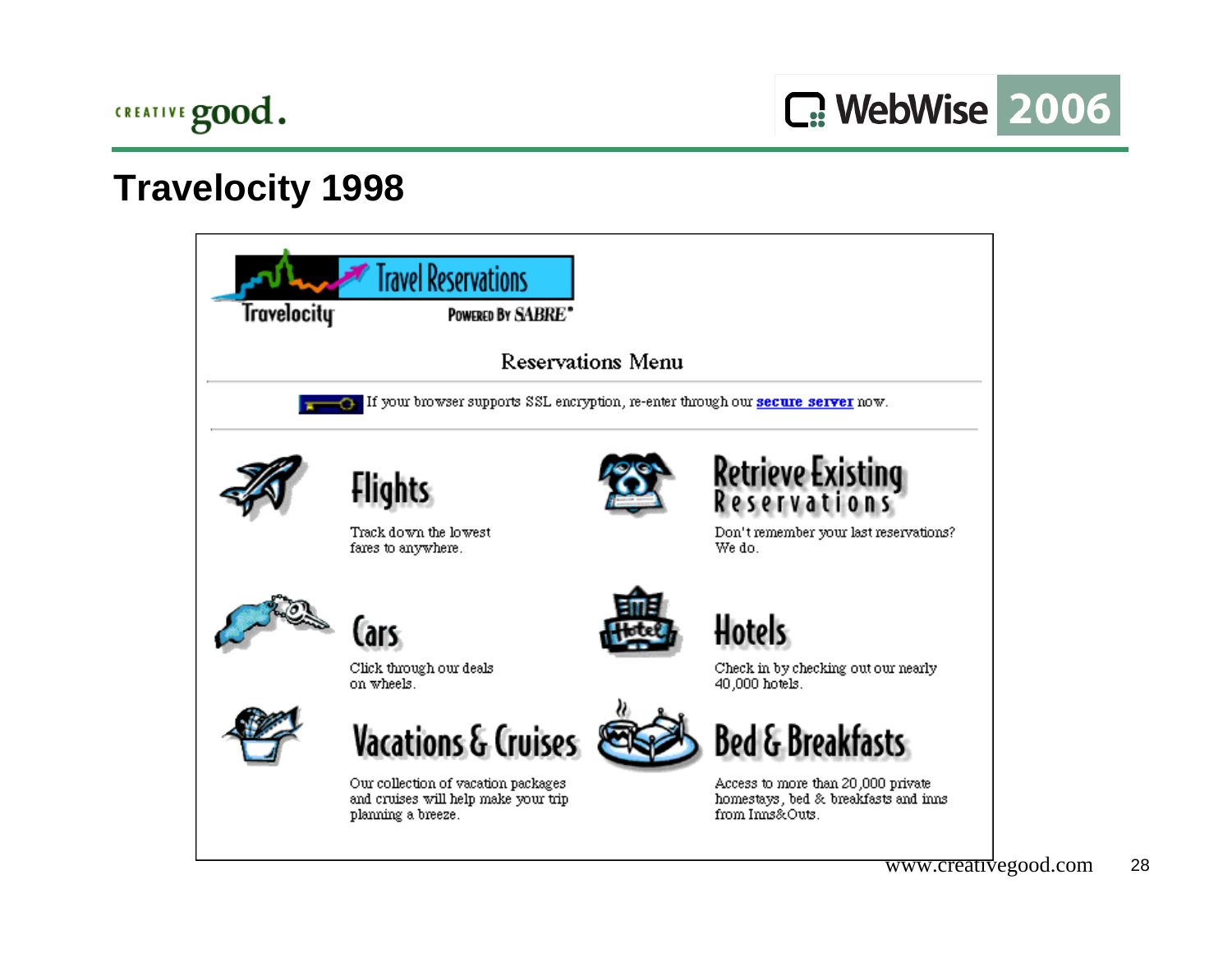# CREATIVE good.

## **Travelocity after - The leadership of the customers**

|                                                                                         | Friday, July 31, 1998                |                                              |                                                                                                                                                  |
|-----------------------------------------------------------------------------------------|--------------------------------------|----------------------------------------------|--------------------------------------------------------------------------------------------------------------------------------------------------|
|                                                                                         | Book Your Flight Nowl<br>Login name: |                                              | Need a login name and password?<br>Password:                                                                                                     |
|                                                                                         | Leaving from:                        |                                              | Going to:                                                                                                                                        |
| Travelocity                                                                             | Leave:                               | Jul                                          | 6:00 AM<br>31                                                                                                                                    |
|                                                                                         | Return:                              | Aug                                          | 6:00 AM<br>1                                                                                                                                     |
|                                                                                         | Total Travelers:                     | -1                                           | Search Flights                                                                                                                                   |
| <b>Travel Reservations</b>                                                              |                                      |                                              |                                                                                                                                                  |
| <b>Vacations &amp; Cruises</b>                                                          |                                      | You're protected at Travelocityl             | Our Shop Safe Guarantee secures your transactions.<br>Our Privacy Policy puts you in control.                                                    |
| <b>Destination Guide</b>                                                                | Shop Safe                            |                                              |                                                                                                                                                  |
|                                                                                         | Steal away with Hot Deals            |                                              |                                                                                                                                                  |
| <b>News &amp; Services</b>                                                              |                                      |                                              | Vacations & Cruises rounds up the hottest<br>specials, promotions and exclusive offers.<br>for you. Check out today's best steals &<br>deal s. I |
| <b>Last Minute Deals</b>                                                                |                                      |                                              |                                                                                                                                                  |
| Check low fares from your favorite city                                                 |                                      | Travel Sales In The News                     |                                                                                                                                                  |
| Depart from                                                                             |                                      | See Paris from \$338 Roundtrip on Air France | ● <u>Sales extendedI U.S. fares from \$69</u> each way on Northwest & Airtran.                                                                   |
| <b>CHECK THE FARES</b>                                                                  | Non-Stop                             |                                              | C London to Deniver \$99 each way on new British Airways non-stop<br>Chicago to Madrid, Spain From \$259 Roundtrip on Iberia's New daily         |
| <b>TODAY'S LOWEST FARES</b>                                                             |                                      | Destination Unknown? Get Information Here.   |                                                                                                                                                  |
| FROM OHARE-CHICAGO<br>40<br><b>SAVE \$</b>                                              |                                      |                                              | 24/7, the fun never stops. Casinos, shopping, shows, tourswhatever your                                                                          |
| TOLAS VEGAS<br><b>FARE \$196</b><br><b>FROM SEATTLE/TACOMA</b><br><b>SAVE \$</b><br>200 |                                      |                                              | game, you'll find a place to play in fabulous Las Vegas<br>Lonely Planet offers insightful, often irreverent and always reliable travel          |
| TO PHILADELPHIA<br><b>FARE \$278</b>                                                    | destination here:                    |                                              | advice. See a complete list of online travel guides or pick your                                                                                 |
| Member Services                                                                         |                                      | Lonely Planet Travel Guides                  |                                                                                                                                                  |
|                                                                                         |                                      |                                              |                                                                                                                                                  |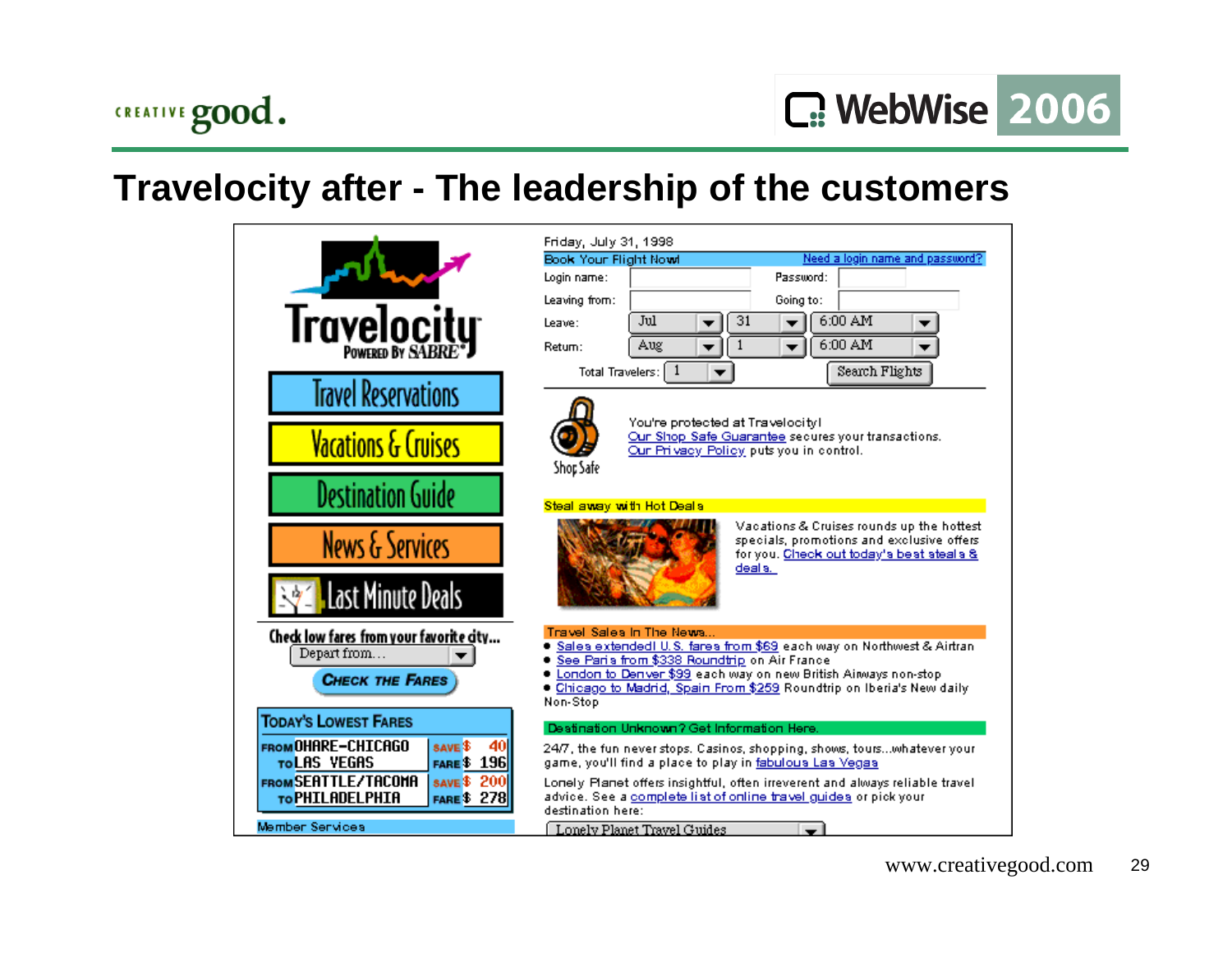

C: WebWise 2006

## **Travelocity 2005**

| travelocity                                                                                                                                                                    |                                                                                                                                                                                              | Customer Care   My Stuff                                                                      |
|--------------------------------------------------------------------------------------------------------------------------------------------------------------------------------|----------------------------------------------------------------------------------------------------------------------------------------------------------------------------------------------|-----------------------------------------------------------------------------------------------|
| Cars <sub>Rail</sub><br><b>Flights</b><br><b>Hotels</b><br>Home                                                                                                                | <b>Last Minute Deals</b><br><b>Vacations</b><br><b>Cruises</b>                                                                                                                               |                                                                                               |
| Travel Info Center                                                                                                                                                             | Flight Status Destination Guides Travelocity Business About Travelocity                                                                                                                      | <b>Tsunami Relief Effort</b>                                                                  |
| <b>Find Me The Best Priced Trip!</b><br>Flight # Flight+Hotel # Hotel # Car<br>۰                                                                                               |                                                                                                                                                                                              | <b>Travelocity Cruise Super Sale</b>                                                          |
| From:<br>To:<br>Compare surrounding airports <b>2</b><br>Exact dates # +/- 1 to 3 days # Flexible dates<br>mm/dd/yyyy<br>Anytime<br>Depart:<br>Return: mm/dd/yyyy Anytime<br>▼ |                                                                                                                                                                                              | Receive a <b>Target<sup>®</sup> GiftCard</b><br>Worth up to <b>\$600!</b><br><b>Read More</b> |
| Adults (18-64) Minors (2-17) Seniors (65+)<br>17<br>$1 -$<br>$0 -$<br>$0 -$<br>Search Flights<br>$-$ or $-$<br>Search Flights<br>+ Hotels                                      | <b>Welcome to Travelocity!</b><br>. Track fares to your favorite destinations - Sign up<br>. Receive flight status updates<br>. Enjoy our Real Deals newsletter<br>Already a member? Sign in | <b>Exclusive TV Offer</b><br>Join today<br>• Special TV Flight +<br>Hotel Offer               |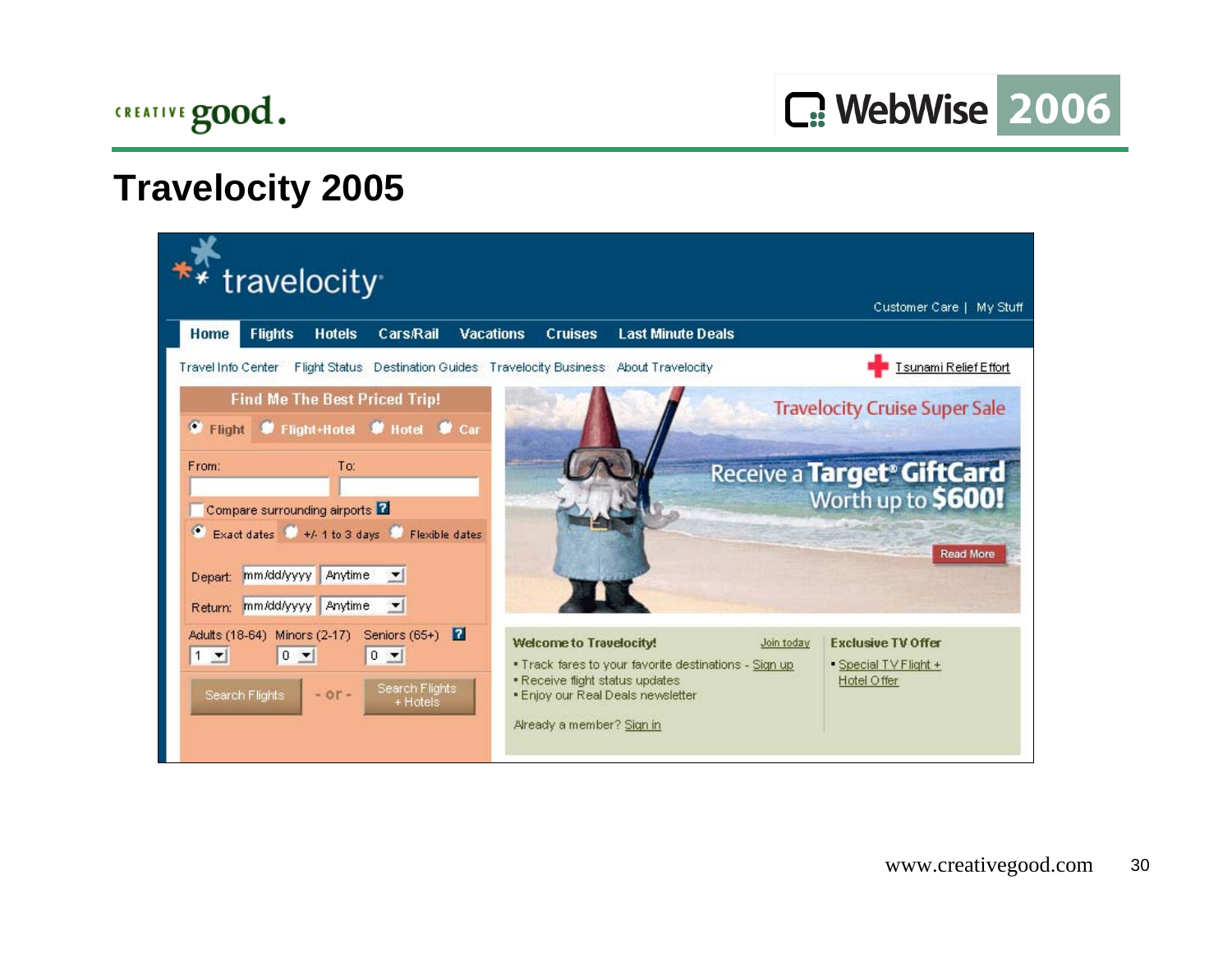

## **Ongoing Basic Issues**

- $\blacksquare$  Helping customers find what they are looking for (search, navigation, merchandising)
- $\blacksquare$  Helping customers make a decision or achieve a goal (find info, perform a task, make a purchase)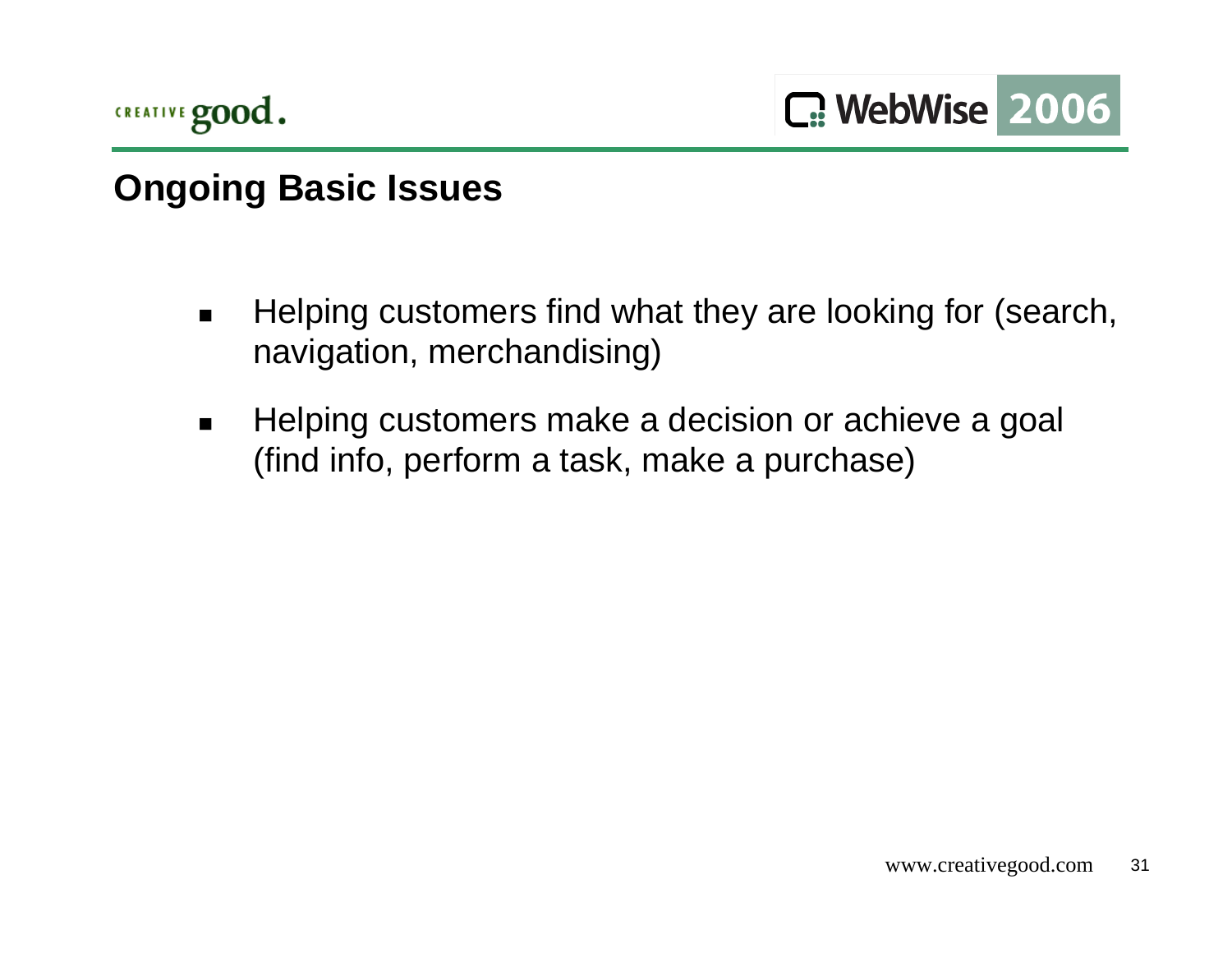# **Agenda**

- $\blacksquare$ 300 year beta test is over - customer experience works
- $\blacksquare$ Getting the basics right
- $\blacksquare$ **Our Methodology**
- $\blacksquare$ Using Digital Resources to help Public Libraries
- $\blacksquare$ Q&A
- $\blacksquare$  Appendix
	- Screen samples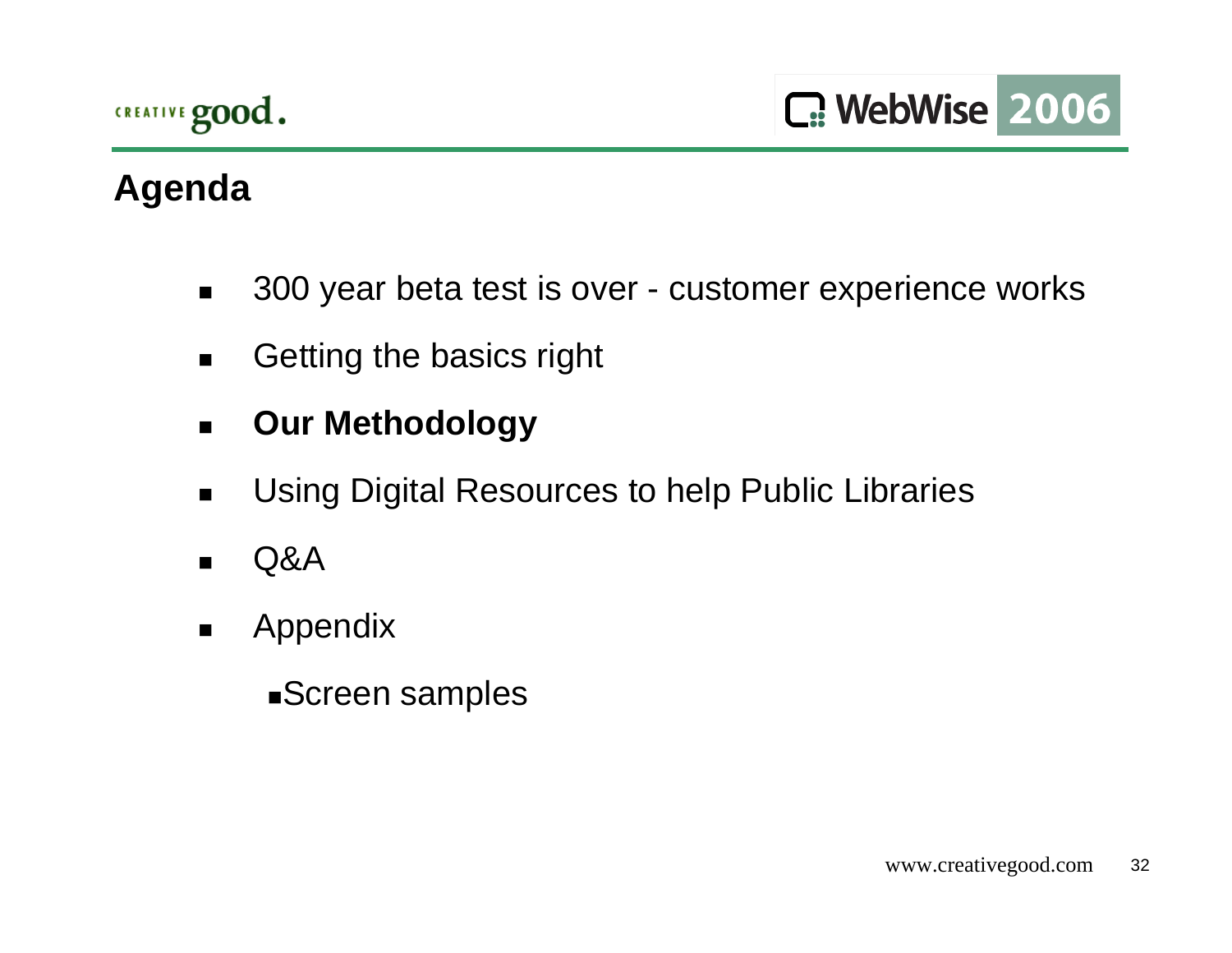



#### **Our Mission**

Measurably enhance business performance by improving the customer experience.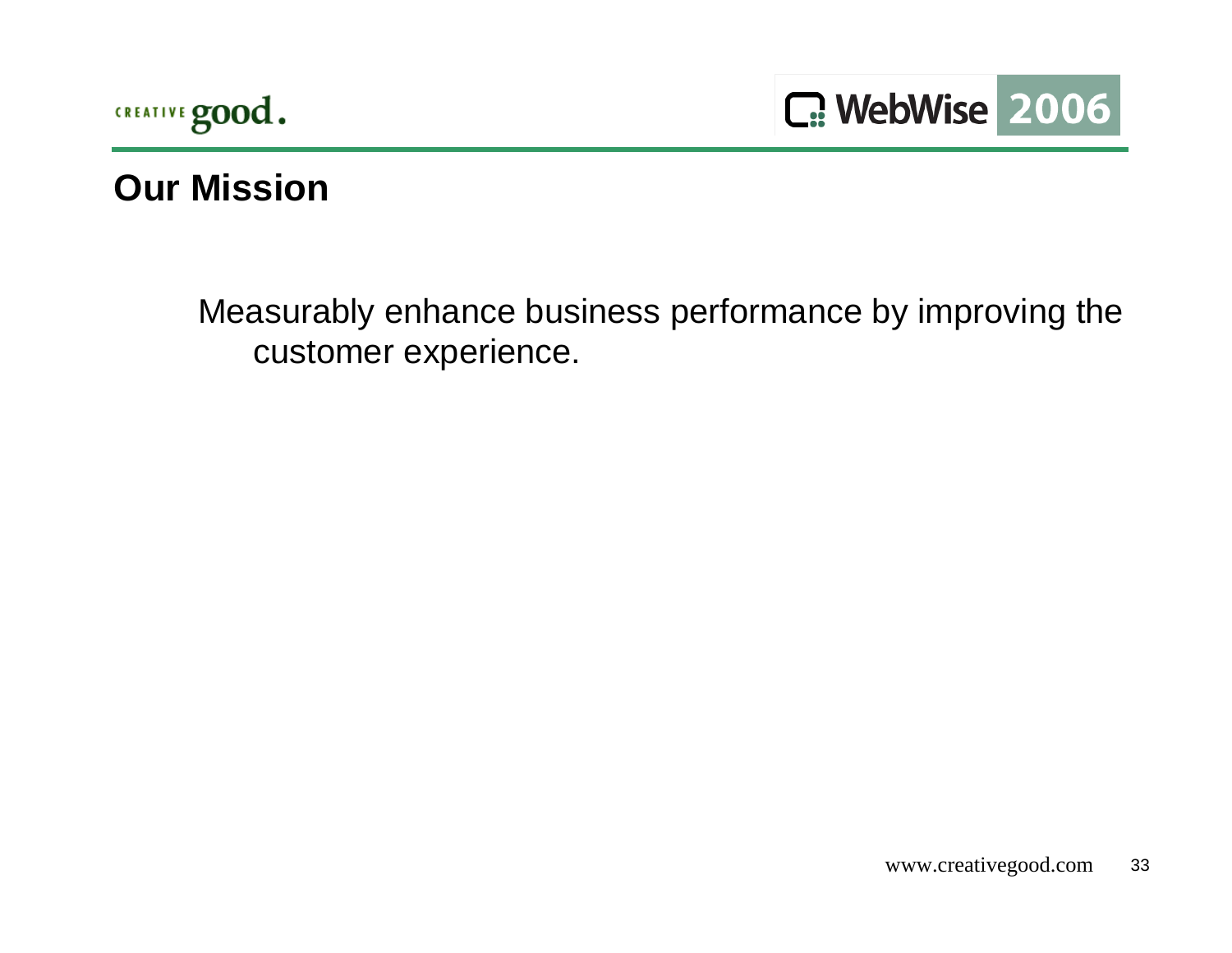# **Our Approach**

Identify the strategic customer experience changes that will yield the most improvement:

- $\blacksquare$ Understand the business – metrics, strategies, users, etc.
- $\blacksquare$ *Listen and watch* users 'in action'
- $\blacksquare$ Identify current and *latent* needs
- $\blacksquare$  Analyze and prioritize recommendations based on impact and ease of implementation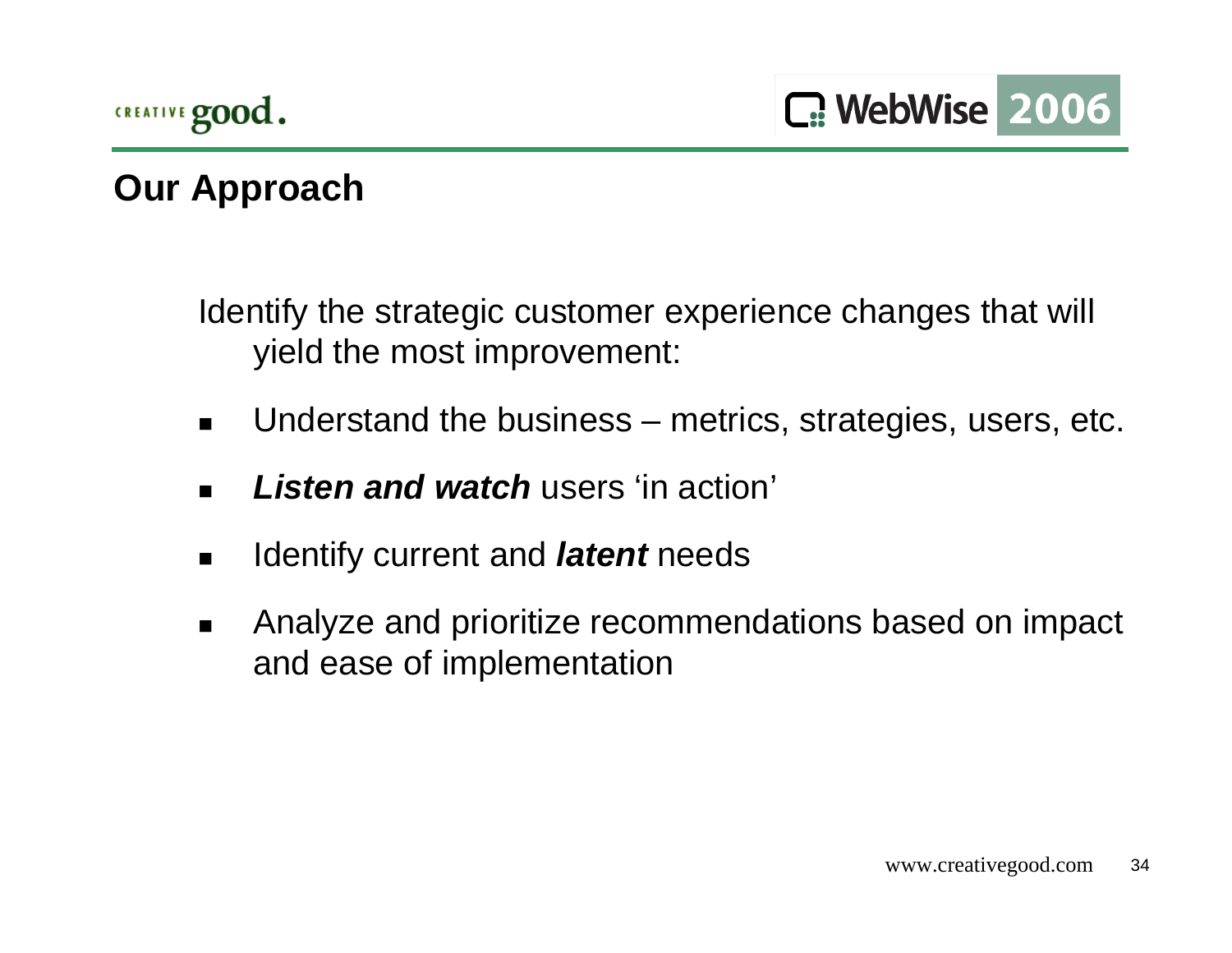# **Agenda**

- $\blacksquare$ 300 year beta test is over - customer experience works
- $\blacksquare$ Getting the basics right
- $\blacksquare$ Our Methodology
- $\blacksquare$ **Using Digital Resources to help Public Libraries**
- $\blacksquare$ Q&A
- $\blacksquare$  Appendix
	- Screen samples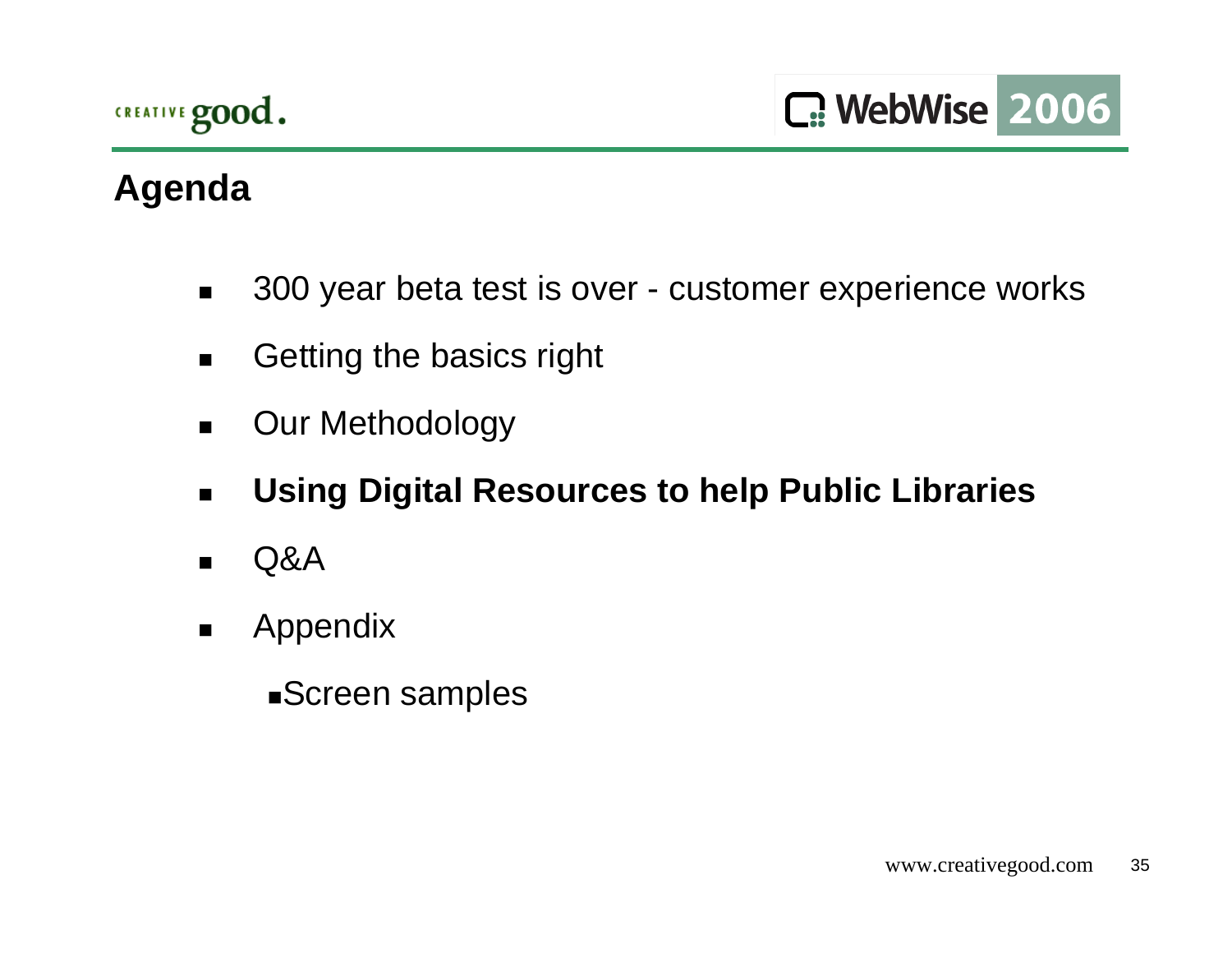

## **Background**

- $\blacksquare$  The Concern: People have fled the public libraries
	- Libraries play a key role in literacy
	- Funding cuts
	- Powerful functionality online, but is it easy to use?
- $\blacksquare$  Goal: Bring People Back to the Public Libraries
	- Create Awareness
	- Despite online books, *reading* is still done in print
	- Show users it can be easy to 'do business'
	- **Example 12 Influence how sites are designed**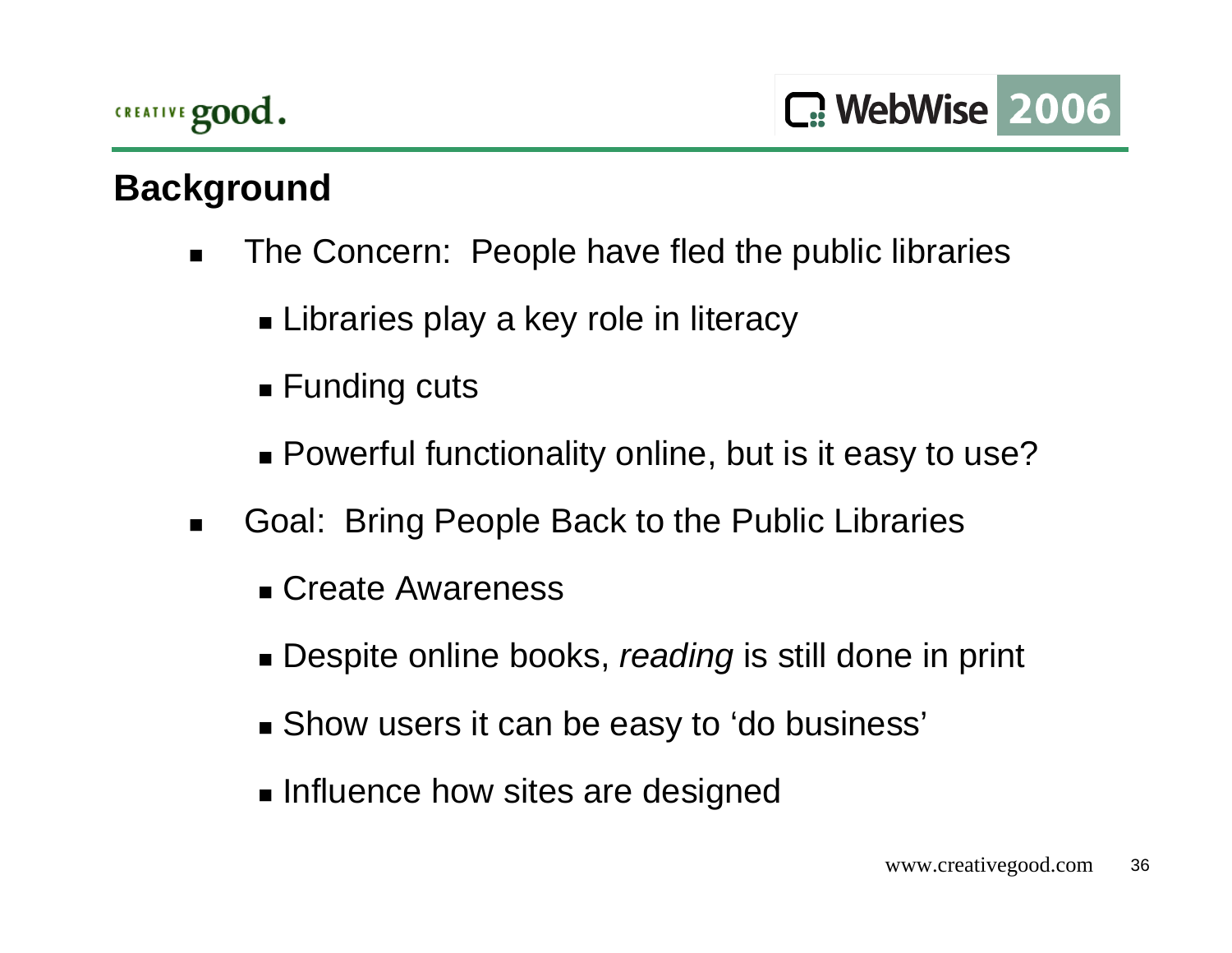# **Approach**

- $\blacksquare$ Interviewed various users, past and present
- $\blacksquare$ Identified Key/Latent Needs

Find/Renew a Book Online

Get a Library Card

**Hours of Operation** 

 $\blacksquare$  Getting the basics right – provide an easy to use front door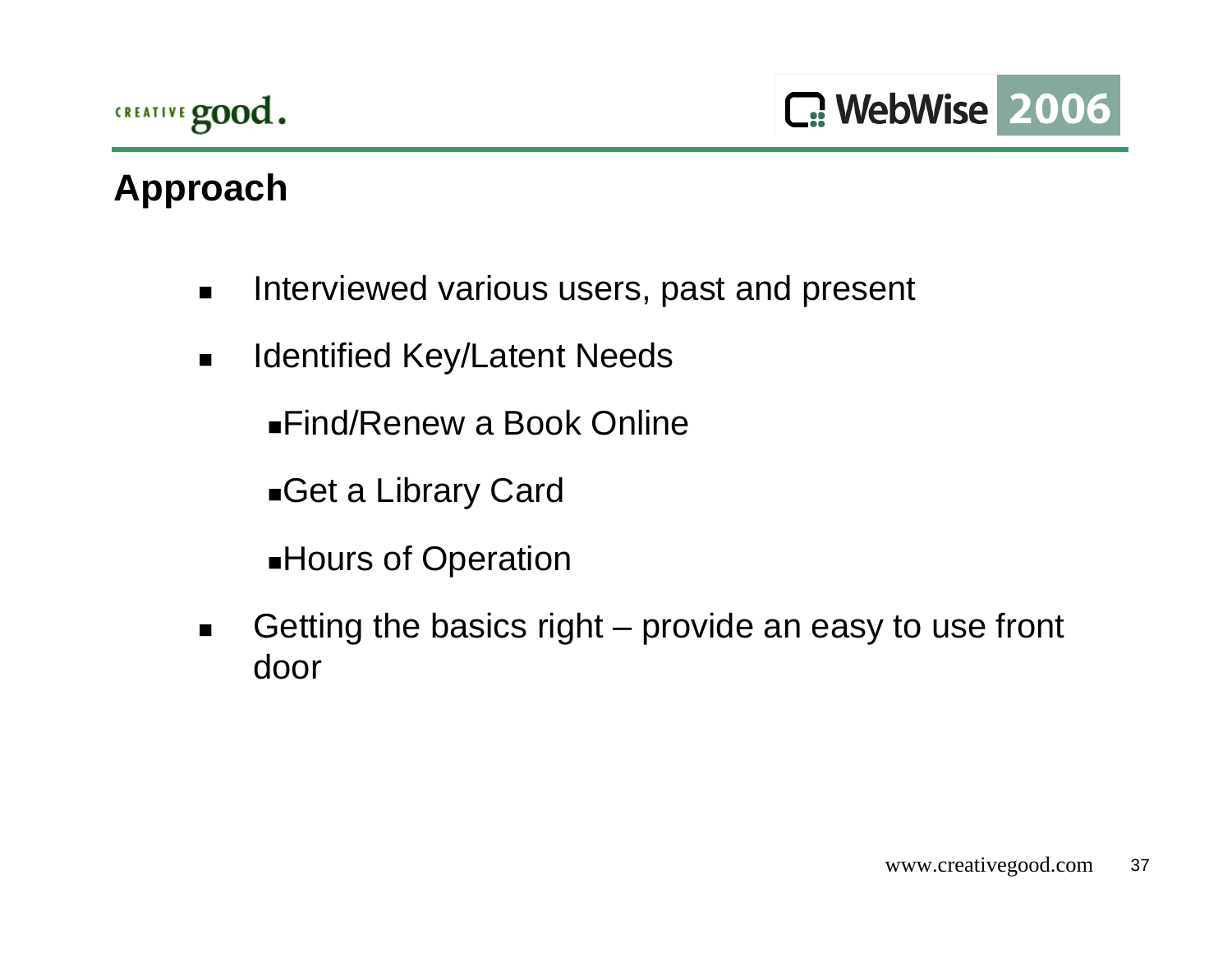## **Brooklyn Public Library Site**

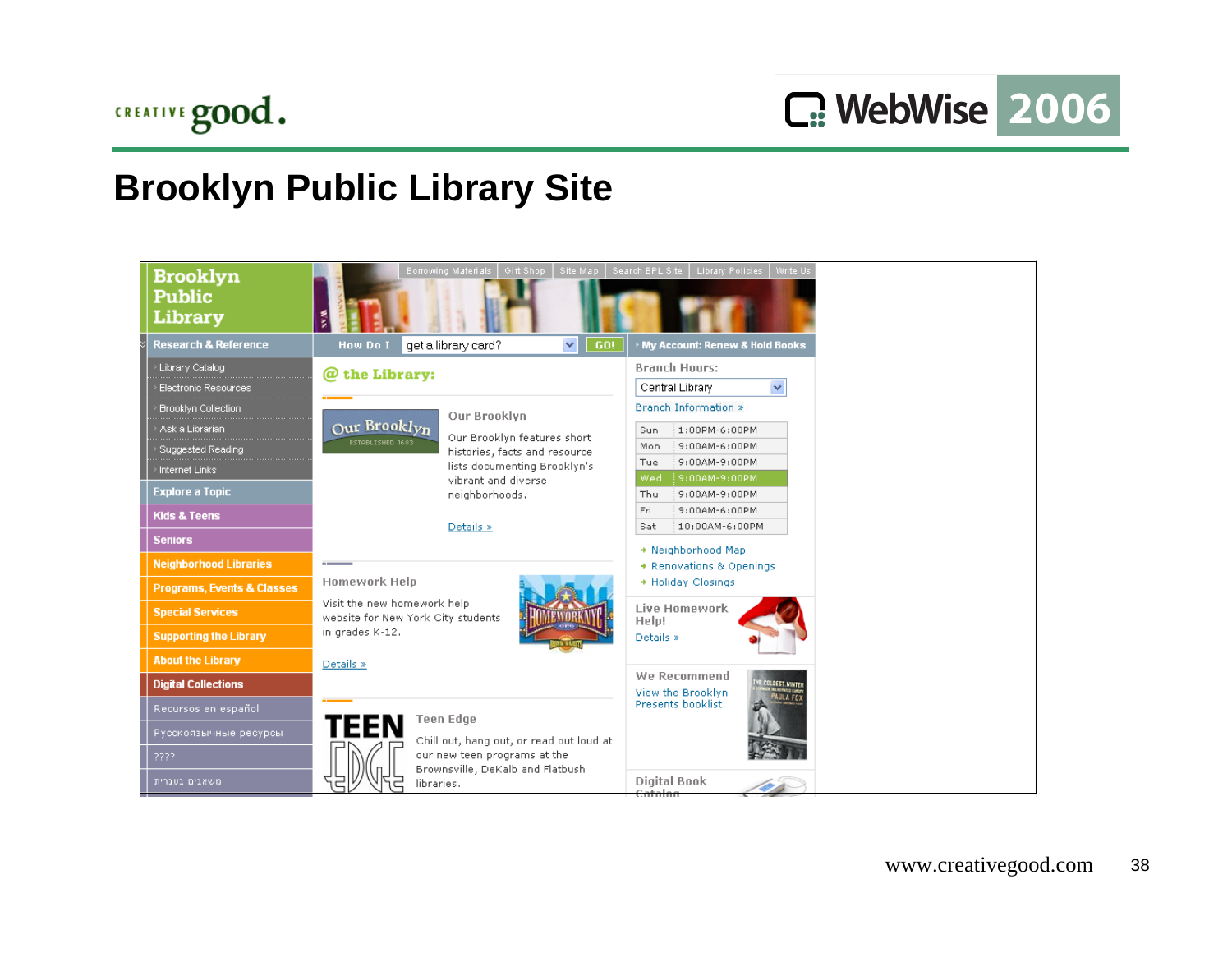# **Findings**

- $\blacksquare$ Middle class customers not using the library
- $\blacksquare$  Users were shocked, surprised and delighted to learn they could borrow books online
- $\blacksquare$ Even when they heard this, they found it hard to find
- $\blacksquare$ Language can be confusing (i.e. catalog)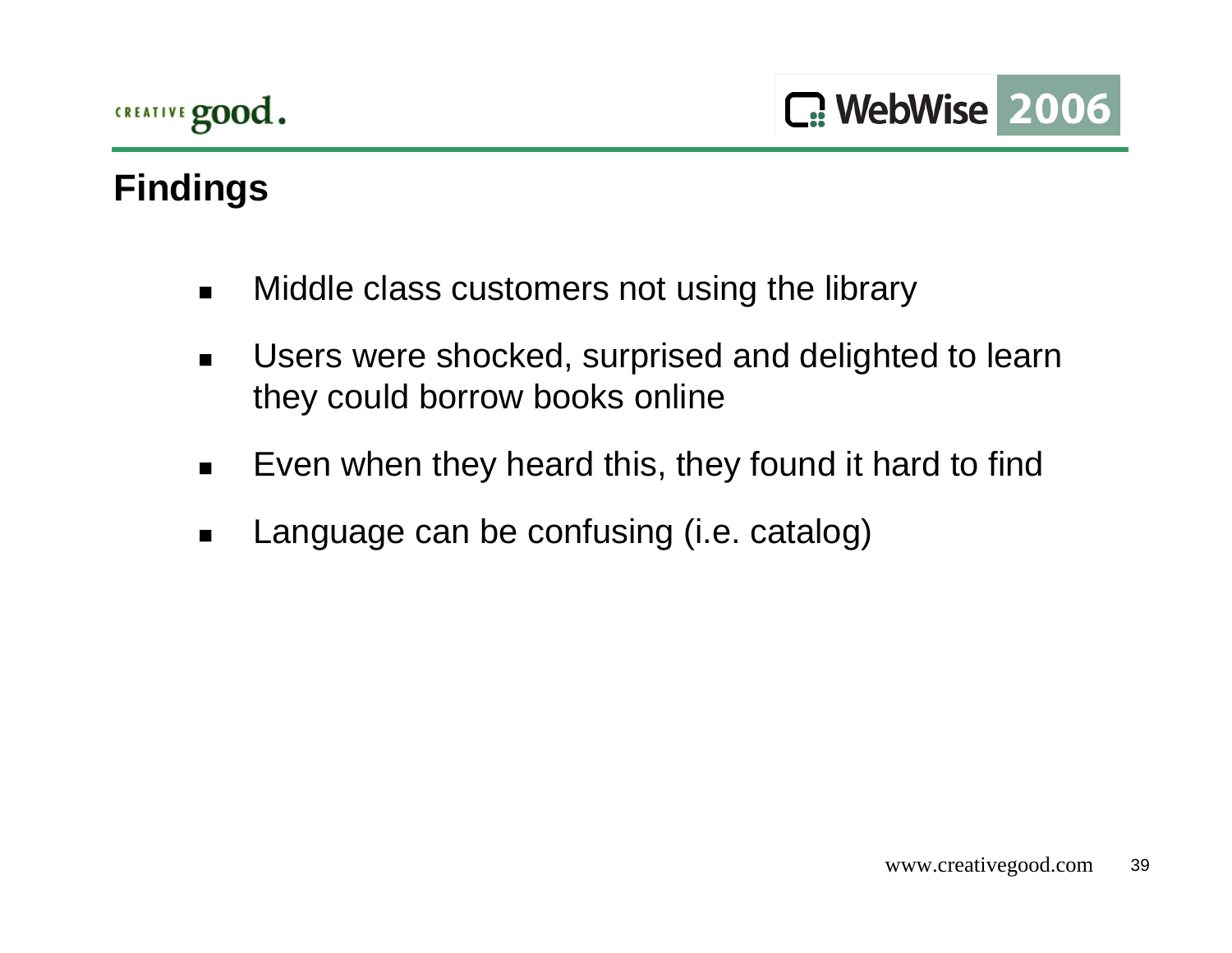

# **Key Conclusions and results (in beta)**

- $\blacksquare$ Listen to your users and find what's most important
- $\blacksquare$ Get the basics right – provide an easy to use front door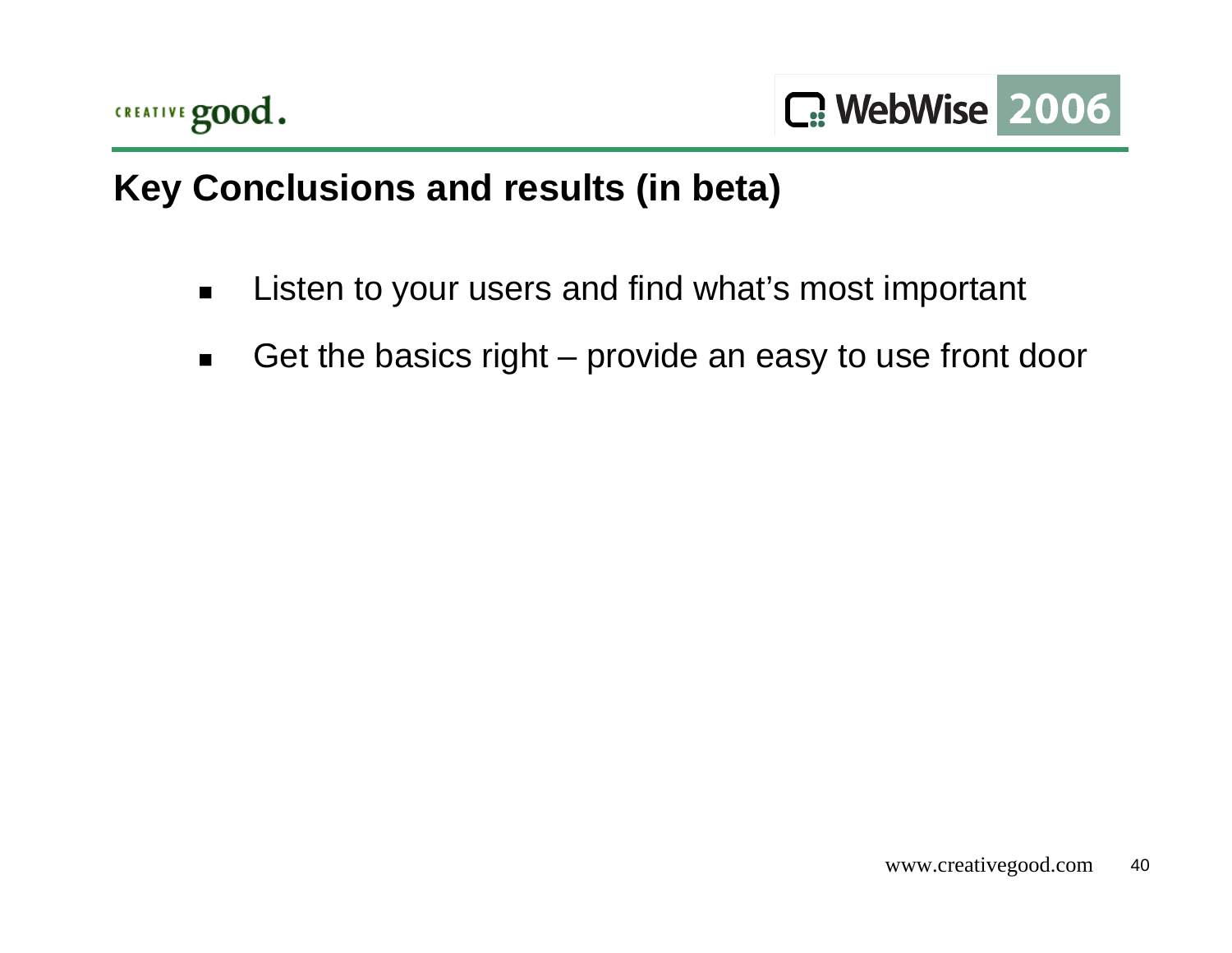

| Home     | borrow a book (online)                                 |                                                                             | beta site        |
|----------|--------------------------------------------------------|-----------------------------------------------------------------------------|------------------|
| Add/Edit |                                                        |                                                                             |                  |
| About    |                                                        |                                                                             |                  |
|          |                                                        | Most U.S. public libraries now allow cardholders to go online to:           |                  |
|          | • Search online for a book at your local library       |                                                                             |                  |
|          | • Reserve a library book online                        |                                                                             |                  |
|          |                                                        | • Transfer a library book to the nearest local branch for convenient pickup |                  |
|          | • Add, renew online (to save late fees)                |                                                                             |                  |
|          |                                                        |                                                                             |                  |
|          |                                                        | When you borrow a book online you save money (yours), save trees            |                  |
|          | (all of ours) and show support for your local library. |                                                                             |                  |
|          |                                                        |                                                                             |                  |
|          |                                                        |                                                                             |                  |
|          | Alabama                                                | Kentucky                                                                    | North Dakota     |
|          | Alaska<br>Arizona                                      | Louisiana<br>Maine                                                          | Ohio<br>Oklahoma |
|          | Arkansas                                               | Maryland                                                                    | Oregon           |
|          | California                                             | Massachusetts                                                               | Pennsylvania     |
|          | Colorado                                               | Michigan                                                                    | Rhode Island     |
|          | Connecticut                                            | Minnesota                                                                   | South Carolina   |
|          | Delaware                                               | Mississippi                                                                 | South Dakota     |
|          | District of Columbia                                   | Missouri                                                                    | Tennessee        |
|          | Florida                                                | Montana                                                                     | Texsas           |
|          | Georgia                                                | Nebraska                                                                    | Utah             |
|          | Hawaii                                                 | Nevada                                                                      | Vermont          |
|          | Idaho                                                  | New Hampshire                                                               | Virginia         |
|          | Illinois                                               | New Jersey                                                                  | Washington       |
|          | Indiana                                                | New Mexico                                                                  | West Virginia    |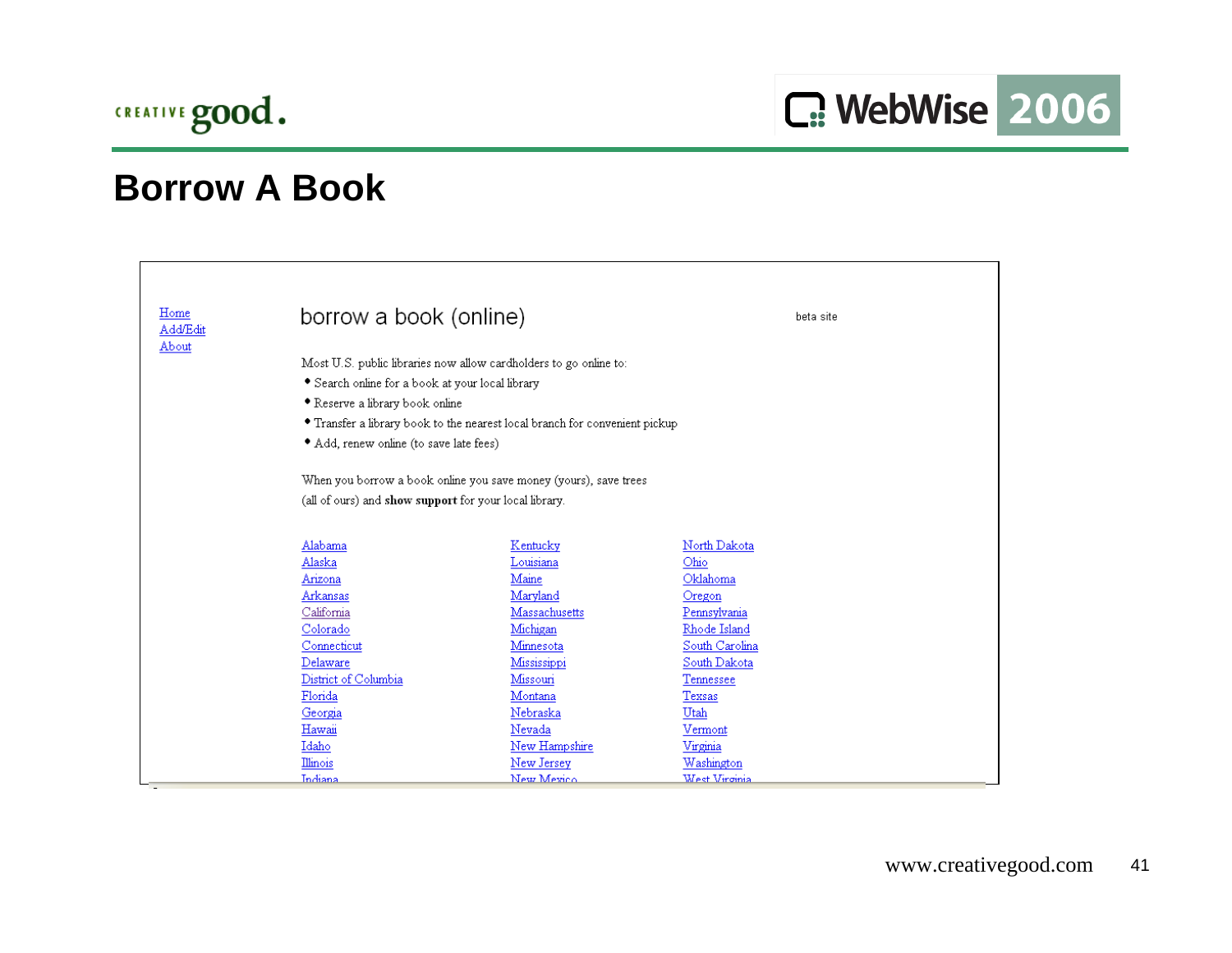

## **Next Steps**

 $\blacksquare$ Evaluate results:

Review traffic numbers for the site and key links

 $\blacksquare$  Review options for partnerships to increase awareness (i.e. Google or Yahoo keyword donation)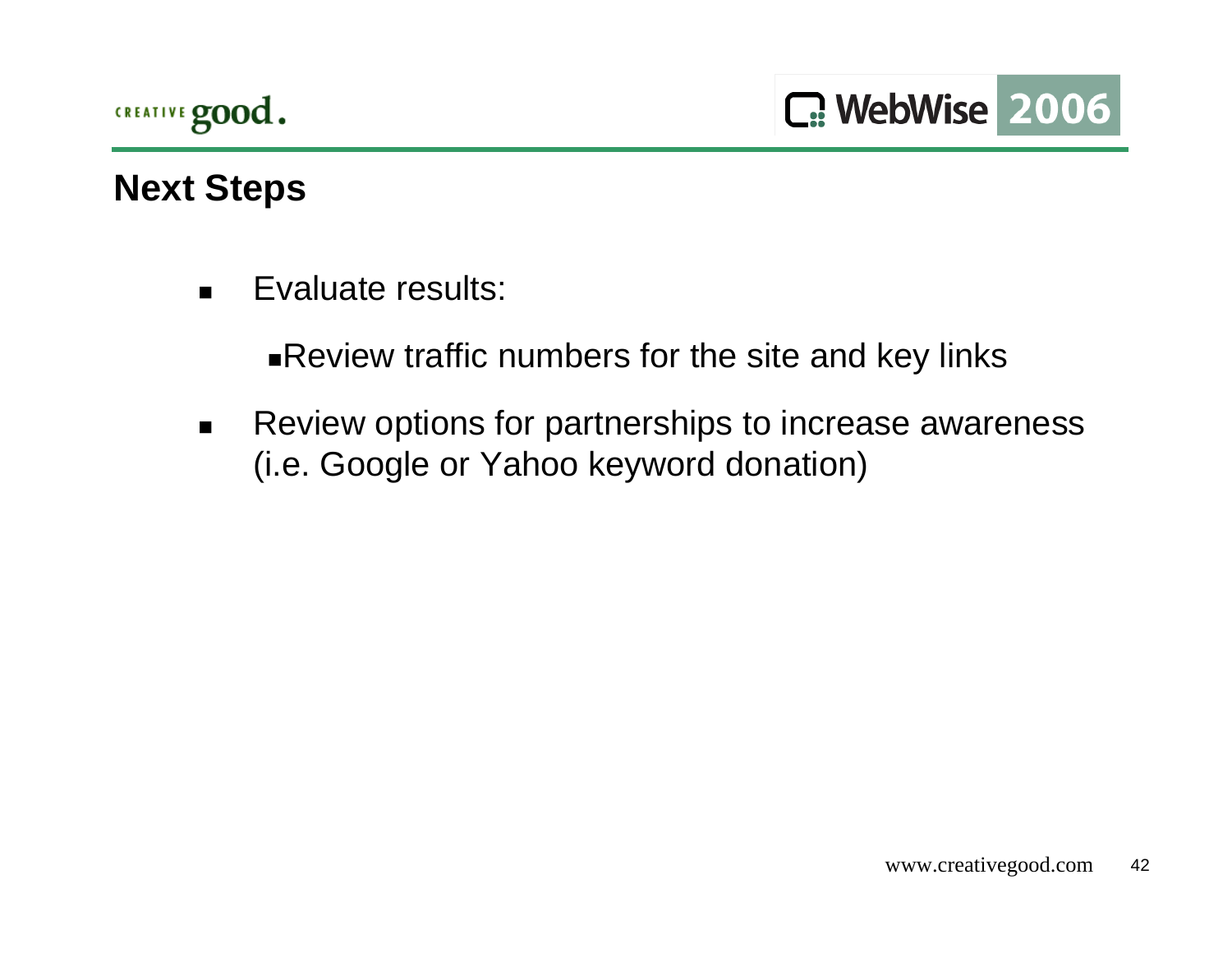# **Agenda**

- $\blacksquare$ 300 year beta test is over - customer experience works
- $\blacksquare$ Getting the basics right
- $\blacksquare$ Our Methodology
- $\blacksquare$ Using Digital Resources to help Public Libraries
- $\blacksquare$ **Q&A**
- $\blacksquare$  Appendix
	- Screen samples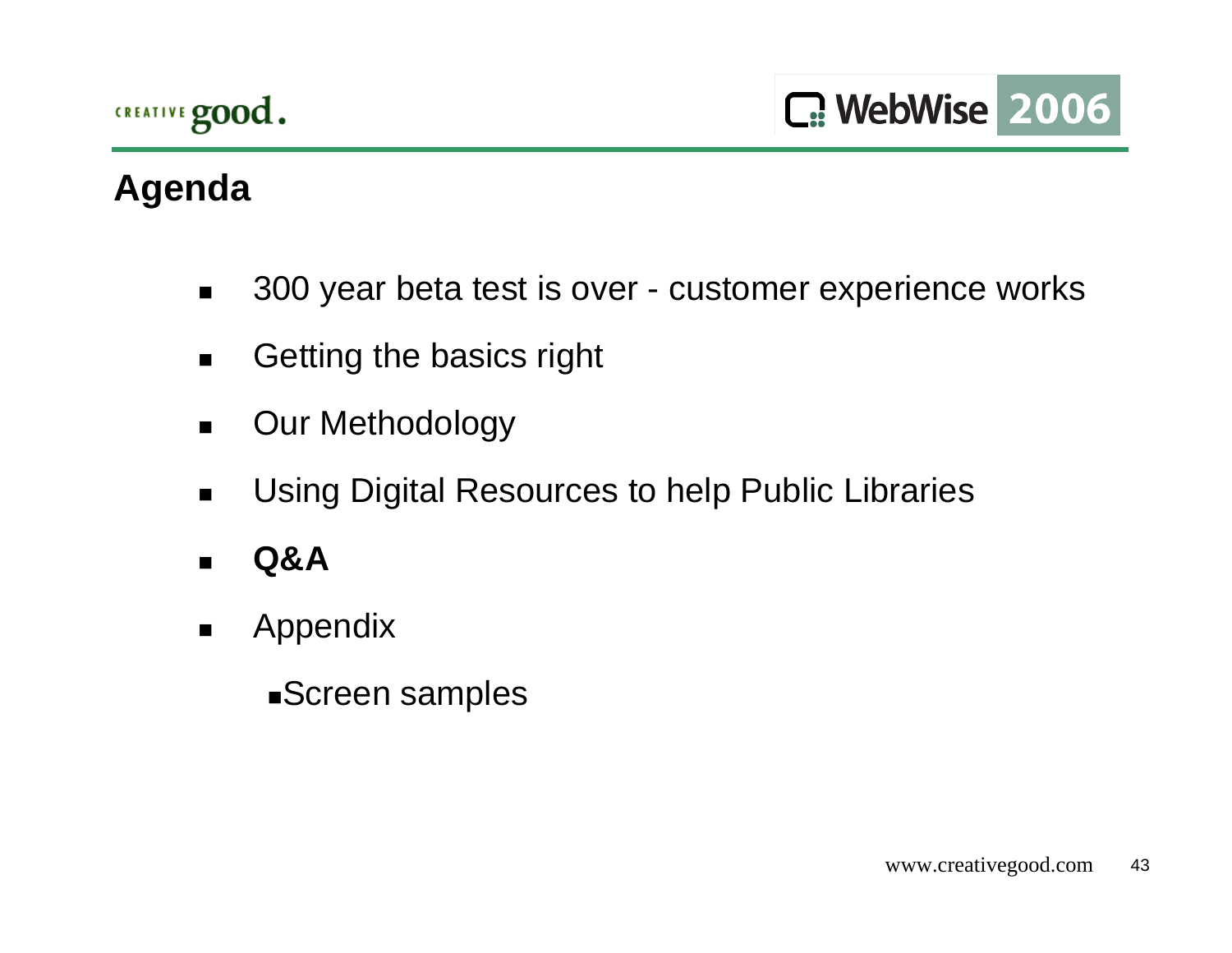



### **Questions?**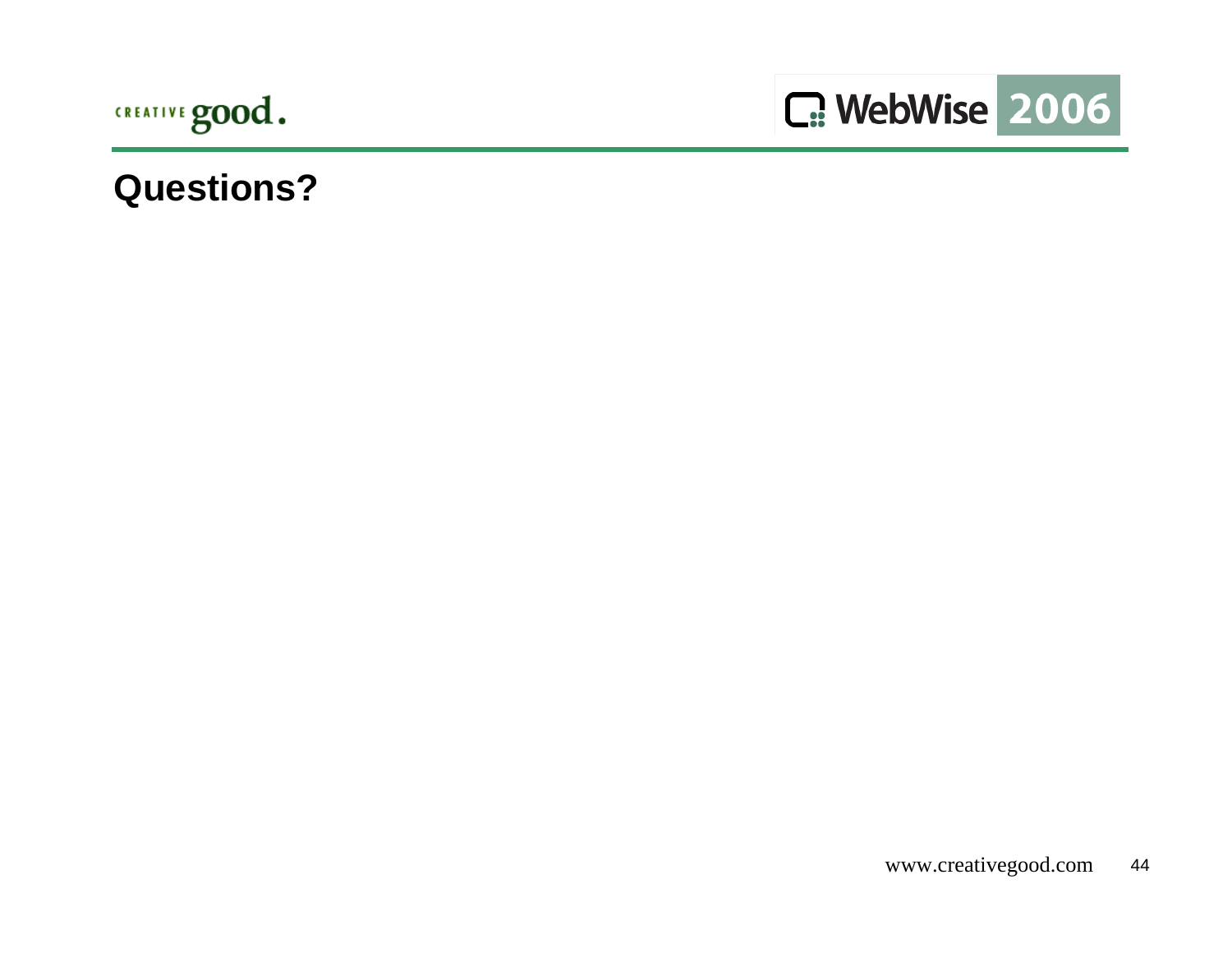# **Agenda**

- $\blacksquare$ 300 year beta test is over - customer experience works
- $\blacksquare$ Getting the basics right
- $\blacksquare$ Our Methodology
- $\blacksquare$ Using Digital Resources to Help Public Libraries
- $\blacksquare$ Q&A
- $\blacksquare$  **Appendix**
	- Screen samples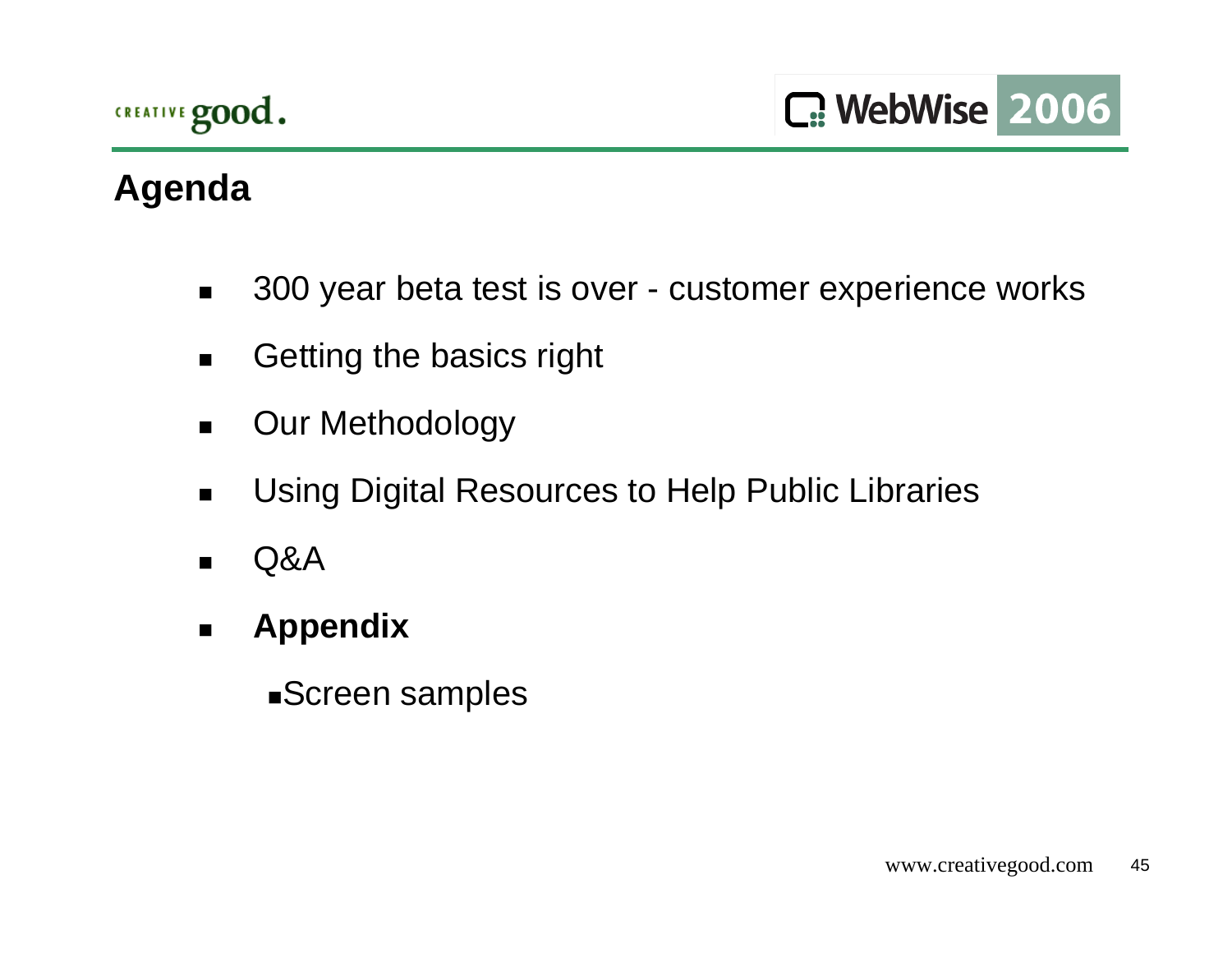## **Brooklyn Public Library Site**

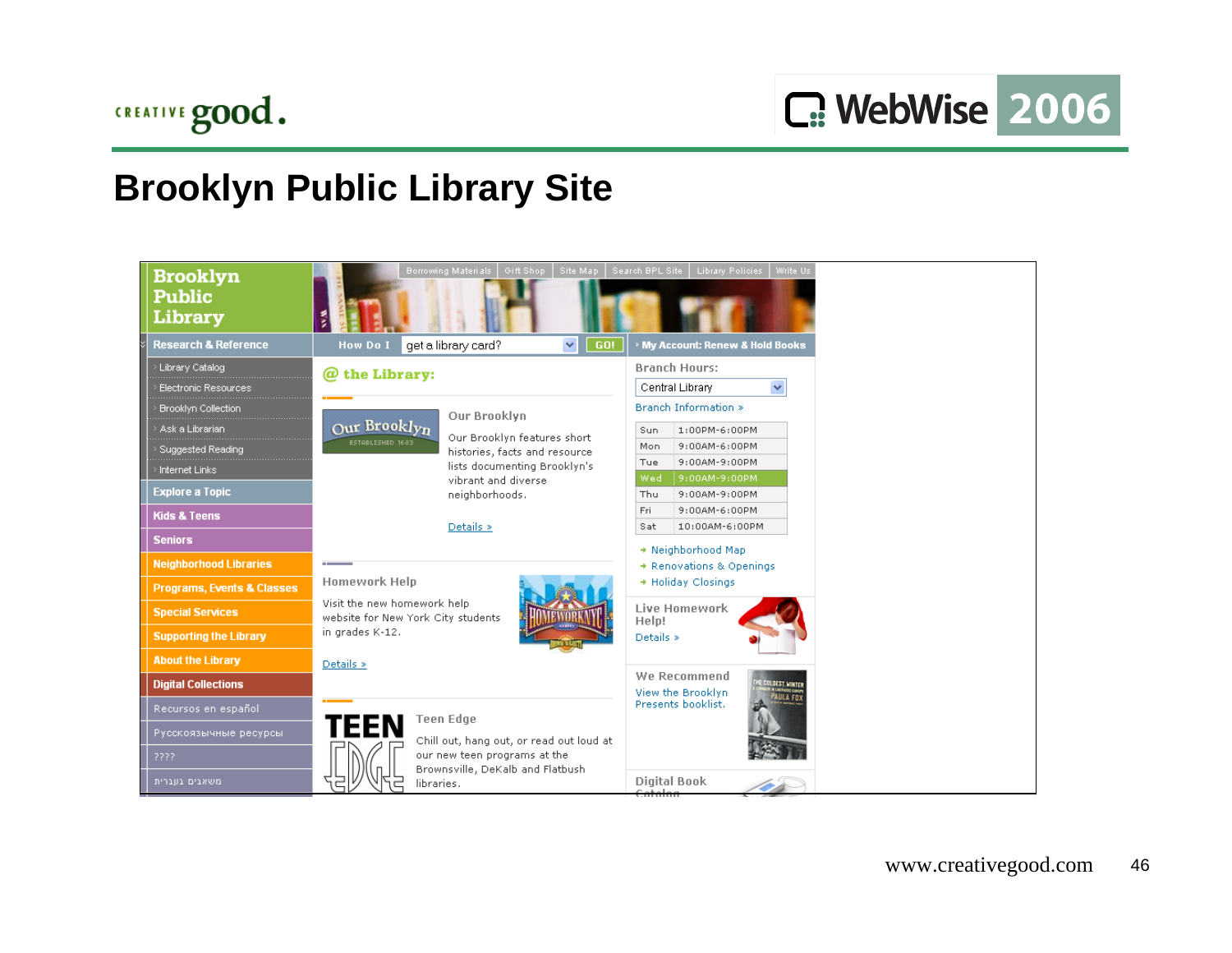

| Home<br><b>Add/Edit</b> | borrow a book (online)                                 |                                                                             | beta site                      |  |
|-------------------------|--------------------------------------------------------|-----------------------------------------------------------------------------|--------------------------------|--|
| About                   | • Search online for a book at your local library       | Most U.S. public libraries now allow cardholders to go online to:           |                                |  |
|                         | • Reserve a library book online                        |                                                                             |                                |  |
|                         |                                                        | • Transfer a library book to the nearest local branch for convenient pickup |                                |  |
|                         | • Add, renew online (to save late fees)                |                                                                             |                                |  |
|                         |                                                        | When you borrow a book online you save money (yours), save trees            |                                |  |
|                         | (all of ours) and show support for your local library. |                                                                             |                                |  |
|                         | Alabama                                                | Kentucky                                                                    | North Dakota                   |  |
|                         | Alaska                                                 | Louisiana                                                                   | Ohio                           |  |
|                         | Arizona                                                | Maine                                                                       | Oklahoma                       |  |
|                         | Arkansas                                               | Maryland                                                                    | Oregon                         |  |
|                         | California                                             | Massachusetts                                                               | Pennsylvania                   |  |
|                         | Colorado                                               | Michigan                                                                    | Rhode Island                   |  |
|                         | Connecticut<br>Delaware                                | Minnesota<br>Mississippi                                                    | South Carolina<br>South Dakota |  |
|                         | District of Columbia                                   | Missouri                                                                    | Tennessee                      |  |
|                         | Florida                                                | Montana                                                                     | Texsas                         |  |
|                         | Georgia                                                | Nebraska                                                                    | Utah                           |  |
|                         | Hawaii                                                 | Nevada                                                                      | Vermont                        |  |
|                         | Idaho                                                  | New Hampshire                                                               | Virginia                       |  |
|                         | Illinois                                               | New Jersey                                                                  | Washington                     |  |
|                         | Indiana                                                | New Mexico                                                                  | West Virginia                  |  |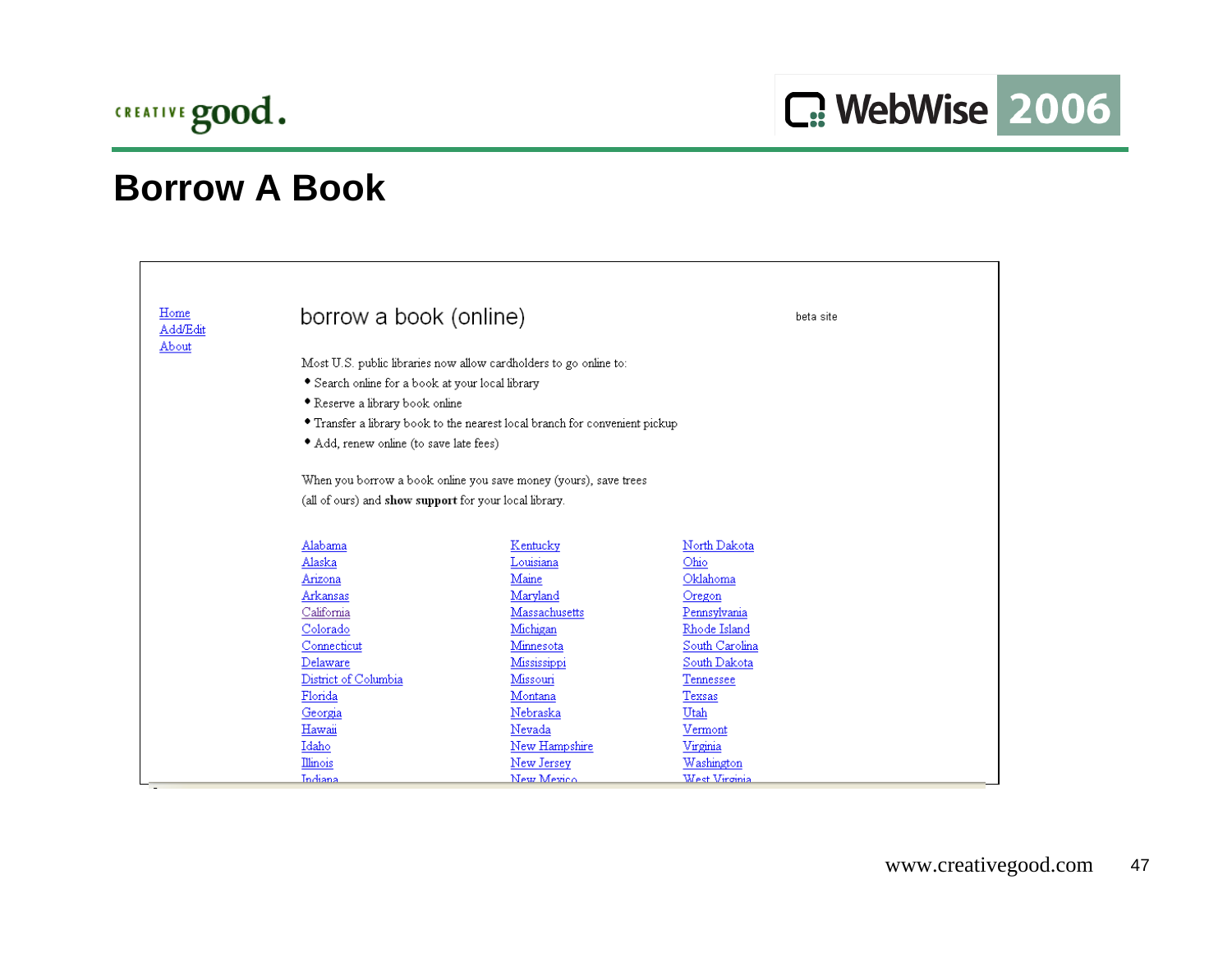

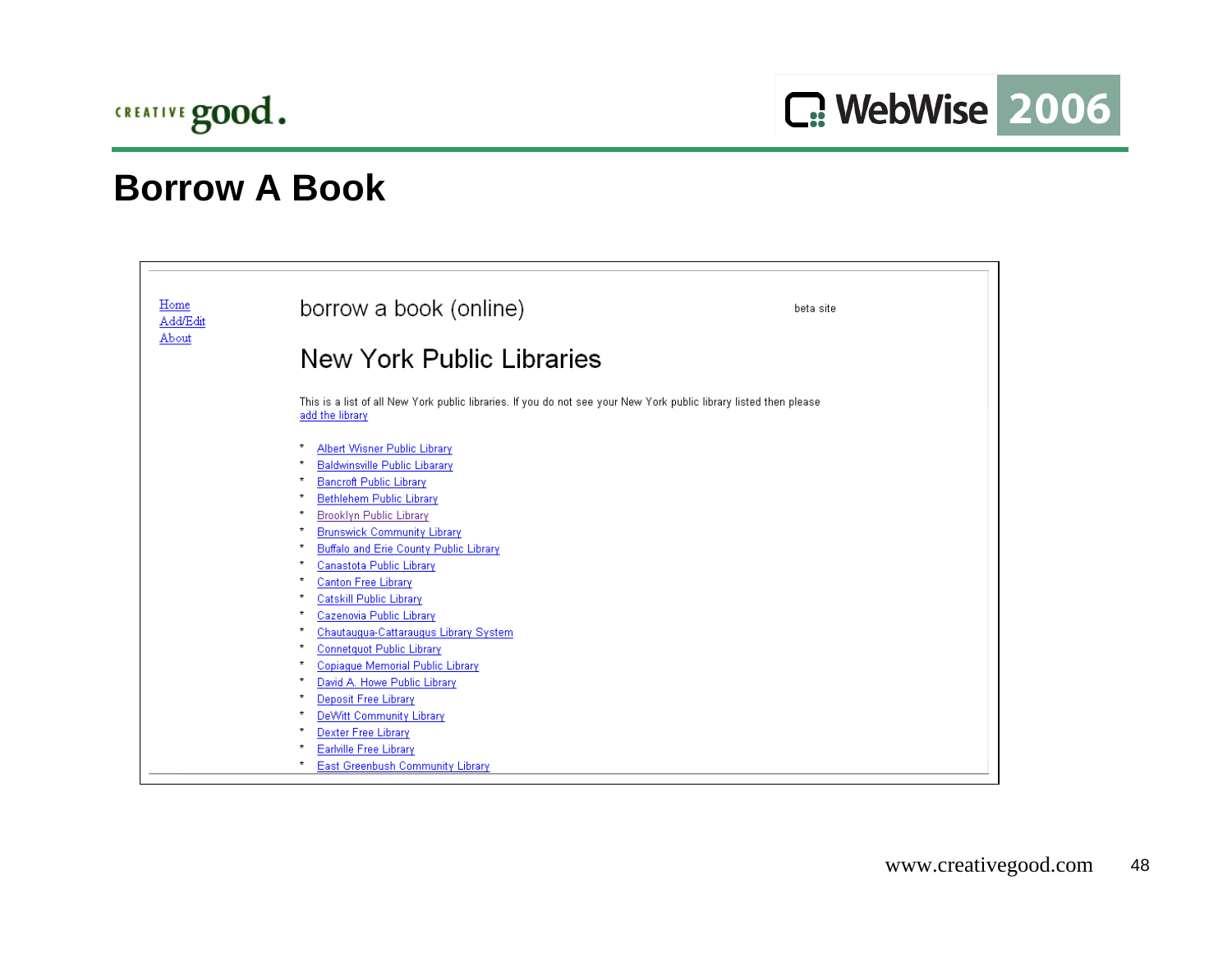

| Home<br>Add/Edit | borrow a book (online)                                                                                                                                                                     | beta site                   |  |
|------------------|--------------------------------------------------------------------------------------------------------------------------------------------------------------------------------------------|-----------------------------|--|
| About            | <b>Brooklyn Public Library</b>                                                                                                                                                             |                             |  |
|                  | Grand Army Plaza (map)<br>Brooklyn, NY 11238                                                                                                                                               |                             |  |
|                  | 718-230-2100<br>Open every day (hours)                                                                                                                                                     |                             |  |
|                  | Email this library<br>Suggest a correction or add comments                                                                                                                                 |                             |  |
|                  | Online Cardholder Services<br>(apply for a library card to Brooklyn Public Library?)                                                                                                       |                             |  |
|                  | Search online for a book at Brooklyn Public Library?                                                                                                                                       | Yes                         |  |
|                  | If you can search, then cardholders can typically reserve a library<br>book online, recieve email notification when it's ready for pick<br>up, and renew books online (to save late fees). |                             |  |
|                  | Access research databases for free online at Brooklyn Public Library?                                                                                                                      | Not Known<br>(add if known) |  |
|                  | Other Library Services                                                                                                                                                                     |                             |  |
|                  | Ask a librarian a question online at Brooklyn Public Library                                                                                                                               | Yes                         |  |
|                  | ÷                                                                                                                                                                                          | $\ddotsc$                   |  |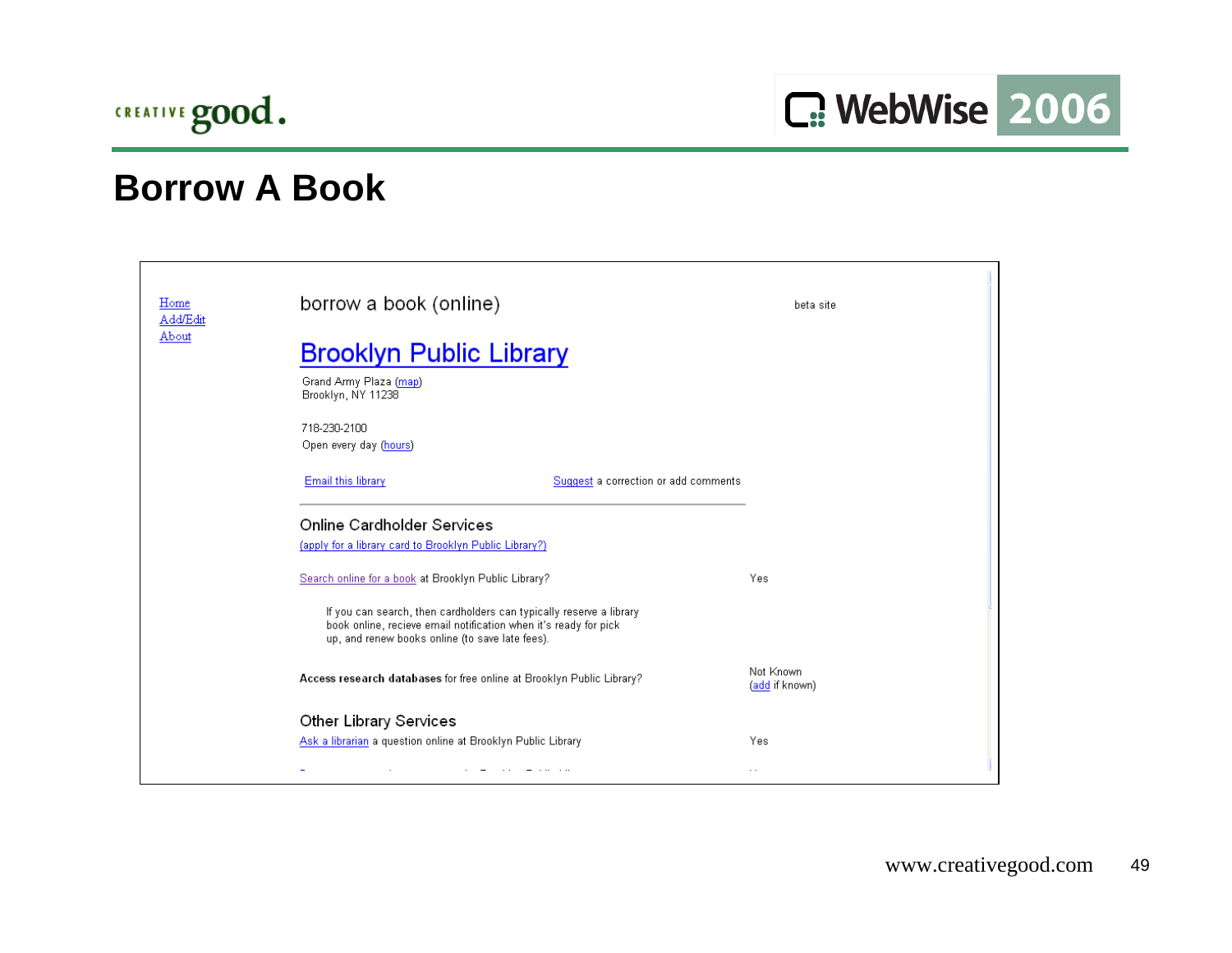

# **Borrow A Book (cont)**

| Donate money or time to support the Brooklyn Public Library                       | Yes |
|-----------------------------------------------------------------------------------|-----|
| Suggest a correction or add comments                                              |     |
| Comments about Brooklyn Public Library:                                           |     |
|                                                                                   |     |
|                                                                                   |     |
| borrow a book (online) is a community service of Phil Terry and Show Support, LLC |     |
|                                                                                   |     |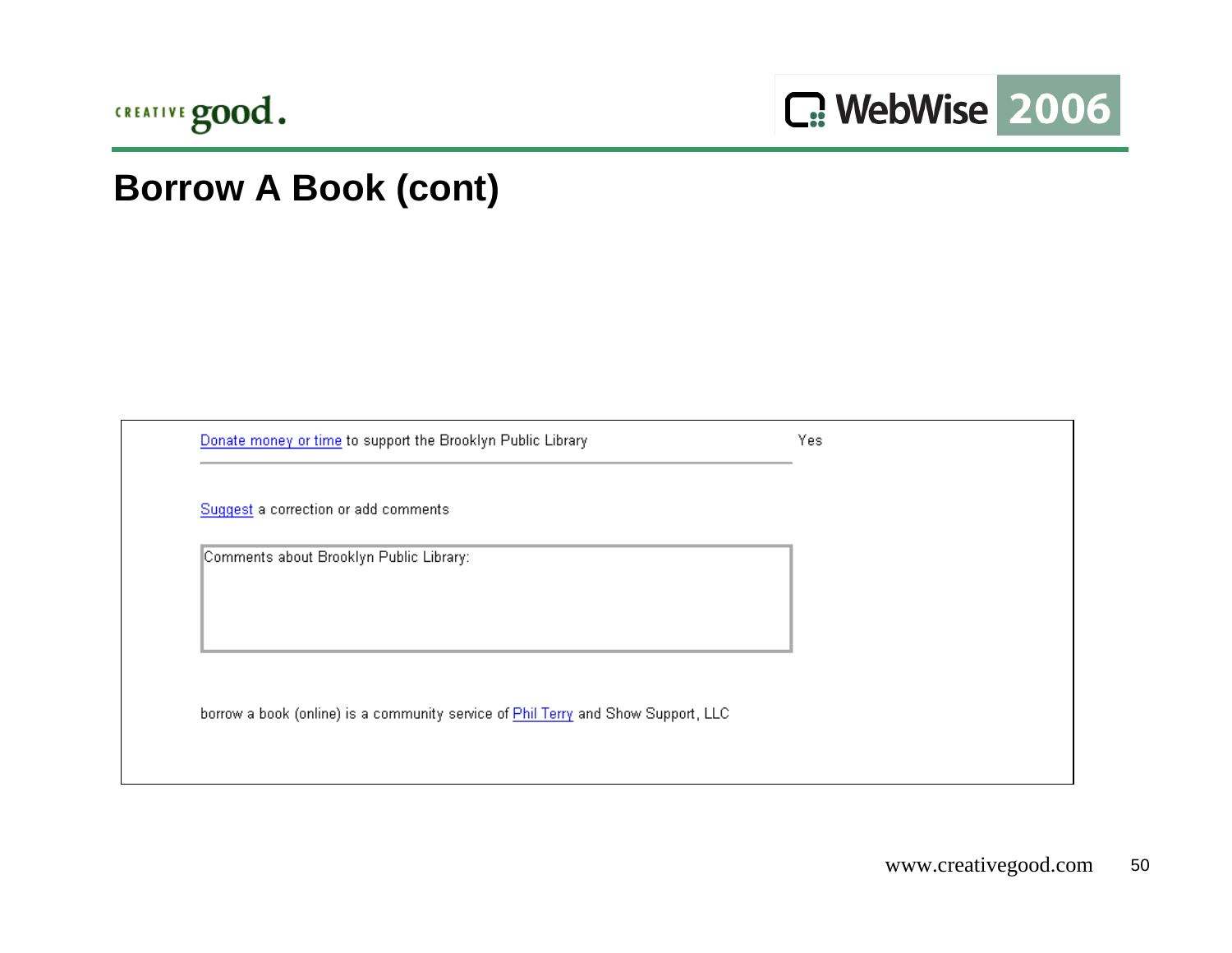

C: WebWise 2006

| <b>Brooklyn</b><br><b>Public</b><br><b>Library</b> | Resiearch & Reference<br><b>BPL Home</b>           | E-Resources   Ask a Librarian   Borrowing Materials                                                                                                                                     |
|----------------------------------------------------|----------------------------------------------------|-----------------------------------------------------------------------------------------------------------------------------------------------------------------------------------------|
| <b>Catalog Home</b>                                | <b>Renew Materials</b><br>Place a Hold             | <b>Help</b><br>KidsCatalog<br><b>BizCatalog</b><br><b>My Account</b>                                                                                                                    |
|                                                    |                                                    |                                                                                                                                                                                         |
| <b>SEARCH</b>                                      |                                                    | ×<br>Search Language: Choose                                                                                                                                                            |
|                                                    |                                                    |                                                                                                                                                                                         |
| Search by:                                         |                                                    | $\circledcirc$ Keyword $\circlearrowright$ Author $\circlearrowright$ Title $\circlearrowright$ subject $\circlearrowright$ ISBN/ISSN $\circlearrowright$ Magazines/Journals/Newspapers |
| Search for:                                        |                                                    |                                                                                                                                                                                         |
|                                                    |                                                    |                                                                                                                                                                                         |
| <b>Select location:</b>                            | View Entire Collection  v<br>GO!                   |                                                                                                                                                                                         |
|                                                    |                                                    |                                                                                                                                                                                         |
| <b>SEARCH HELP</b>                                 |                                                    |                                                                                                                                                                                         |
| <b>ADVANCED</b>                                    |                                                    | <b>SUBJECT</b>                                                                                                                                                                          |
|                                                    | search using language, material type, year, etc    | search using standardized subjects                                                                                                                                                      |
| <b>AUTHOR</b>                                      | search for a specific author, editor, organization | ISBN/ISSN<br>Standard Number Search                                                                                                                                                     |
| <b>TITLE</b>                                       |                                                    | <b>TITLE/AUTHOR</b>                                                                                                                                                                     |
| search for a word or words in a title              |                                                    | search for an author and a title                                                                                                                                                        |
| <b>KEYWORD</b><br>search for a word or words       |                                                    | <b>CALL NUMBER</b><br>search using a call number                                                                                                                                        |
| OTHER CATALOCE                                     |                                                    | Magazines (Journals Mourceanor                                                                                                                                                          |
|                                                    |                                                    |                                                                                                                                                                                         |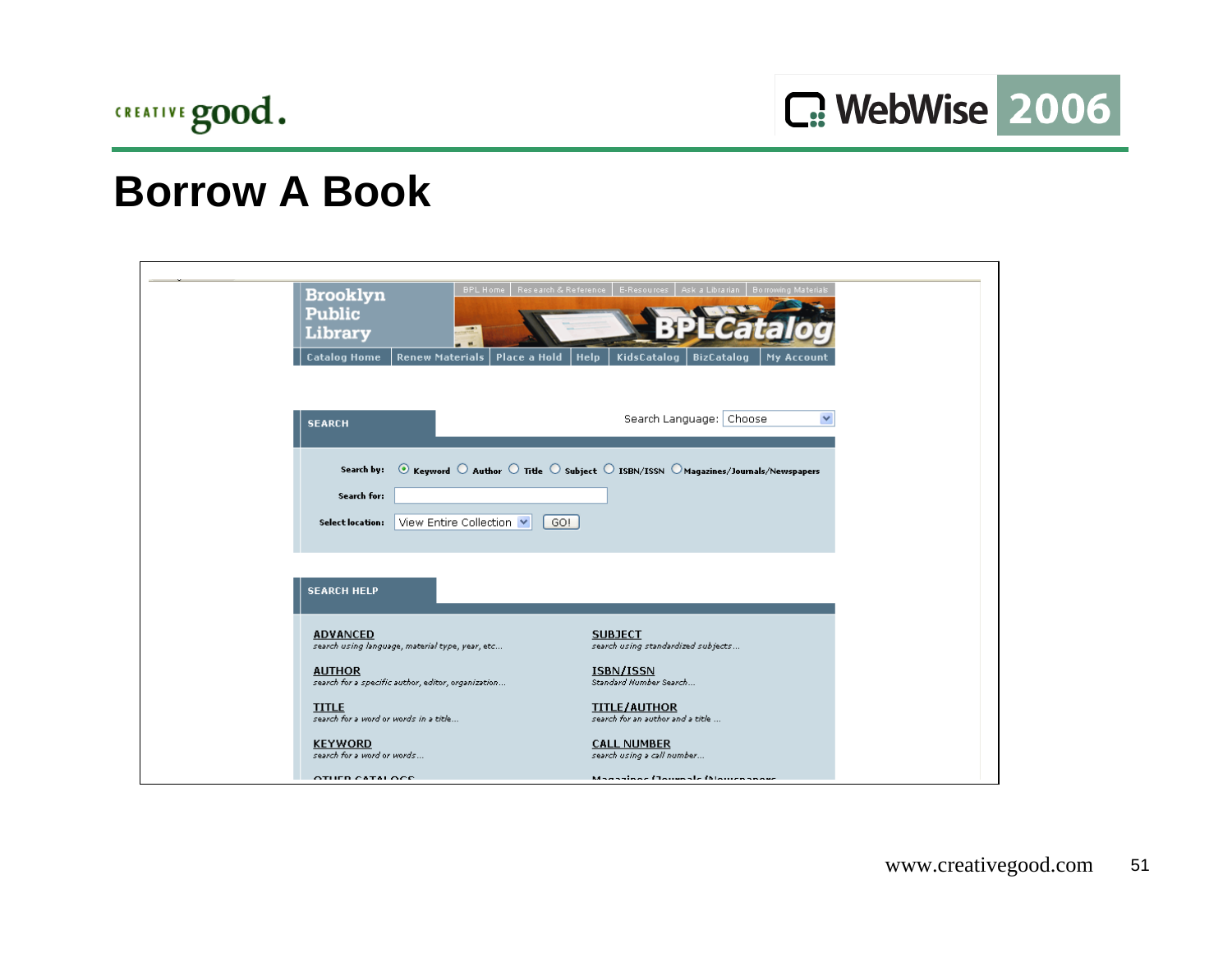

| <b>Neighborhood Libraries</b>         | <b>HOW TO GET A LIBRARY CARD</b><br>Bring one piece (Apply in person at any of BPL's 60 libraries Bring one piece   | > Who Can Get a Library<br>Card?          |  |
|---------------------------------------|---------------------------------------------------------------------------------------------------------------------|-------------------------------------------|--|
| <b>Programs, Events &amp; Classes</b> | of identification with your name on it.                                                                             | > What Can You Do with a<br>Library Card? |  |
| <b>Special Services</b>               | You will get your card immediately and you can borrow                                                               | > Renewals and Reserves                   |  |
| <b>Supporting the Library</b>         | books from any public library in Brooklyn or from The New<br>York Public Library (NYPL) and from The Queens Borough | > Returns and Fines                       |  |
| <b>About the Library</b>              | Public Library (QBPL) - though NYPL and QBPL will ask you                                                           | > TTY Loan Program                        |  |
|                                       | for additional identification.                                                                                      | > Books by Mail                           |  |
| <b>Digital Collections</b>            | • Any delivered piece of mail addressed to you                                                                      | > Inter-Library Loan                      |  |
| Recursos en español                   | • Armed Forces ID                                                                                                   |                                           |  |
| Русскоязычные ресурсы                 | • Bank statement<br>• Check or check book                                                                           | Library<br>Sabit card                     |  |
| 2222                                  | • Credit card statement                                                                                             | Brooklyn<br>Public<br>Library             |  |
| משאבים בטברית                         | • Employee photo ID                                                                                                 | <b>ACCESS</b><br><b>BROOKLYN</b>          |  |
| Ressources en français                | • Immigration registration                                                                                          | <b>GARD</b> staple as ABC                 |  |
|                                       | • Medicare card                                                                                                     | wore brooklyngubitclibrary.org            |  |
| O Press Room                          | • NY City welfare ID<br>• NY State driver's license                                                                 | <b>Barnet's resident</b>                  |  |
| Enlarge Text [+] [-]                  | • NY State motor vehicle registration                                                                               |                                           |  |
|                                       | • NY State non-driver's license                                                                                     |                                           |  |
|                                       | · Professional, vocational, or union ID                                                                             |                                           |  |
|                                       | • Passport                                                                                                          |                                           |  |
|                                       | • Rent bill                                                                                                         |                                           |  |
|                                       | • Rental or lease agreement                                                                                         |                                           |  |
|                                       | · Social Security card                                                                                              |                                           |  |
|                                       | · Student ID<br>• Tax bill or receipt                                                                               |                                           |  |
|                                       | • Utility bill (electric, gas, telephone)                                                                           |                                           |  |
|                                       |                                                                                                                     |                                           |  |
|                                       | WHO CAN GET A LIBRARY CARD?                                                                                         |                                           |  |
|                                       | • Adult cards are available for everyone 17 years and<br>older.                                                     |                                           |  |
|                                       | . Young adults, 13 to 16 years, get a Young Adult library                                                           |                                           |  |